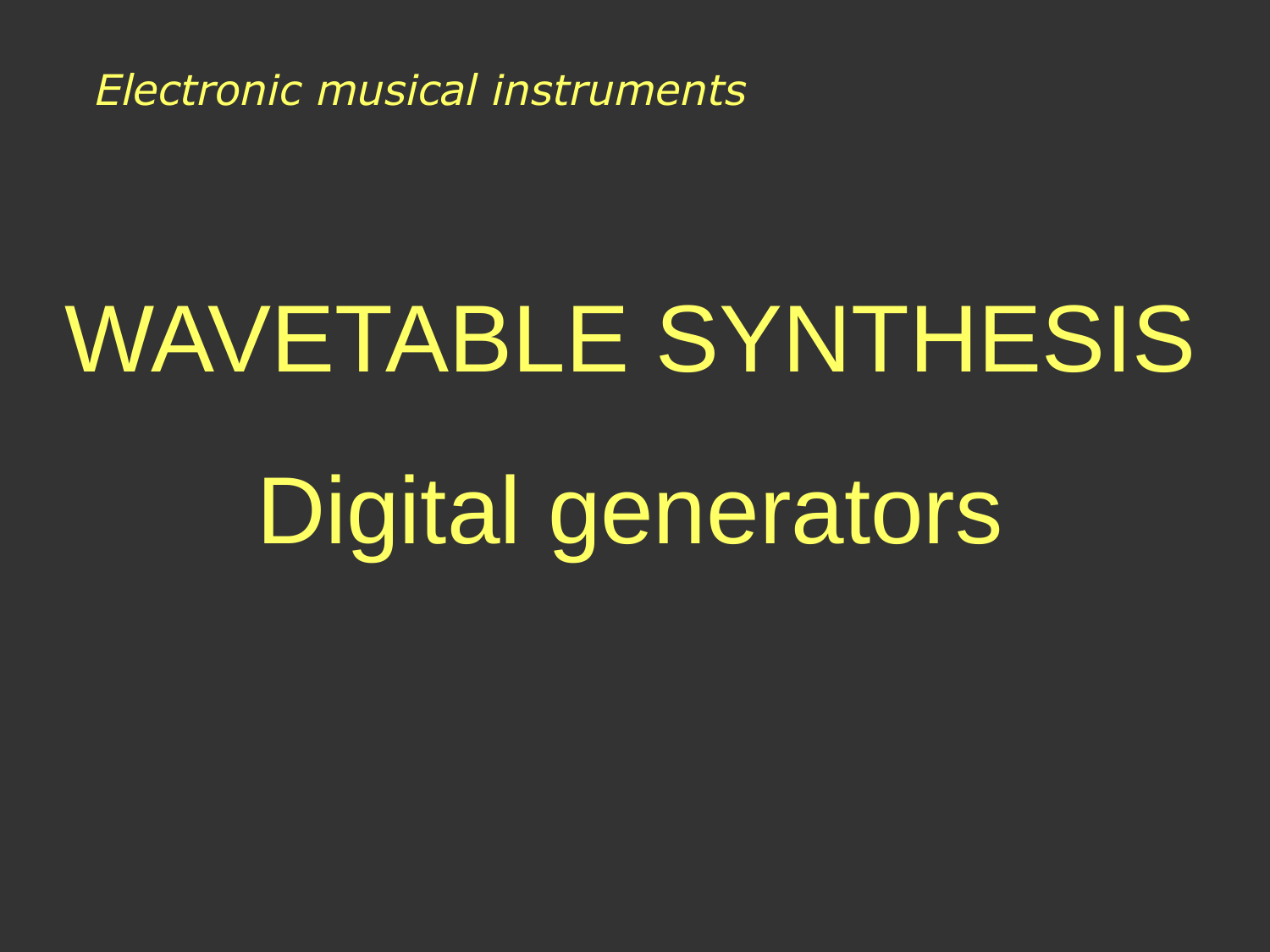#### Analogue VCO generators

- Analogue circuits in synthesizers were imperfect, which attributed to their interesting, "warm" sound.
- The main problem was that oscillators were unstable, they often went out of tune.
- This happened because of thermal effect that changed properties of the analogue components.
- This was a huge problem in polyphonic synthesizers, as the voices became detuned. outl

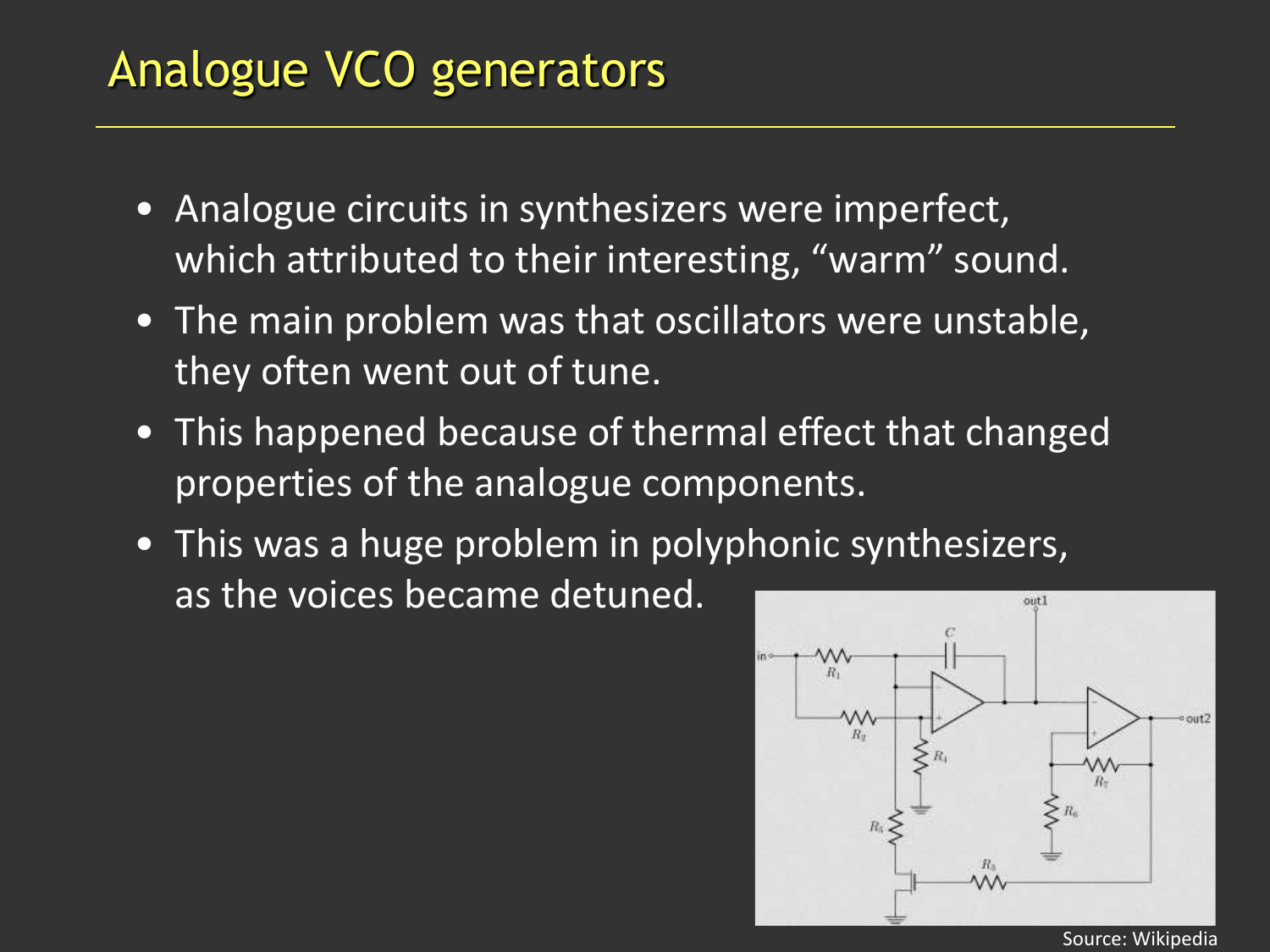Basic concept of an analogue VCO

- A capacitor is charged with a current.
- A comparator detects the maximum charge value, discharges the capacitor and the cycle repeats.



- A sawtooth wave is obtained. Other wave shapes can be obtained by processing (e.g. integration).
- If the charging rate changes due to thermal effects, the period of the wave starts to change, and the pitch is altered – the oscillator is out of tune.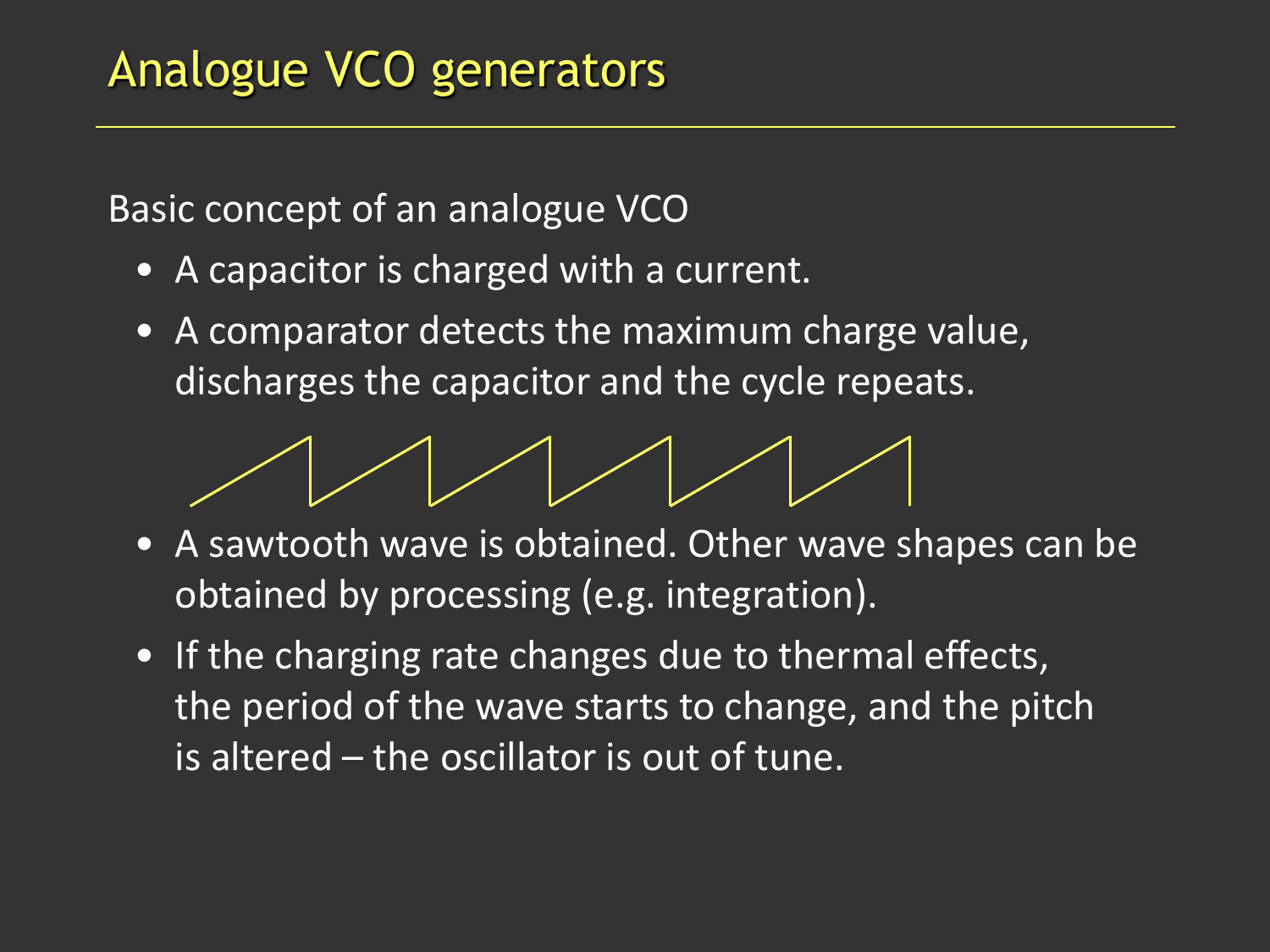### Digitally controlled oscillators

- DCO *Digitally Controlled Oscillator*
- A comparator is replaced by a digital system:
	- a high frequency impulse train is generated,
	- a pulse counter discharges the capacitor.

- High precision, high stability of the wave period.
- The remaining parts of the generator remain analogue (which is a good thing).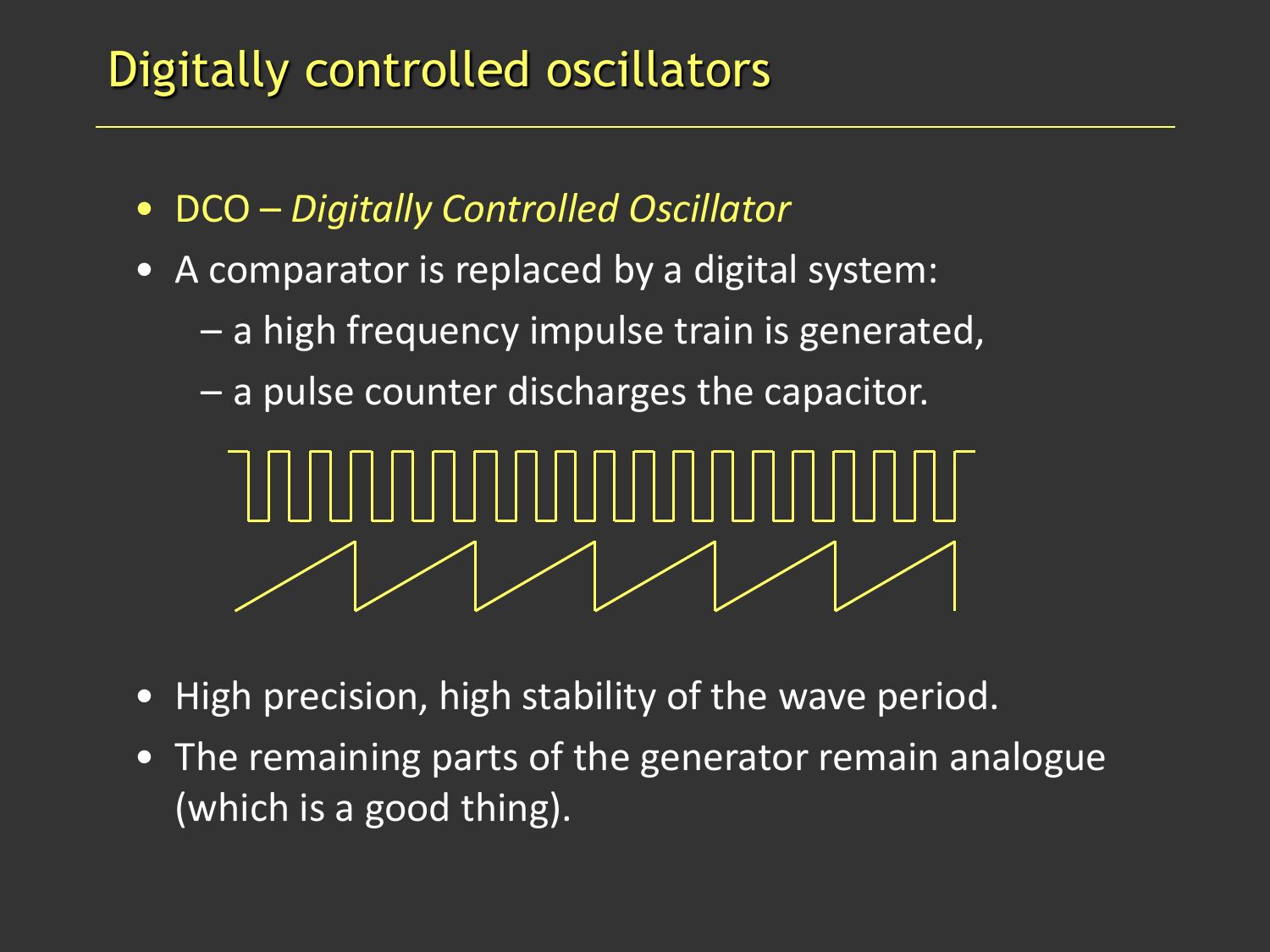It is possible to generate waves with fully digital systems (*direct digital synthesizer*), also called DCO:

- pulse generator and counter determines frequency,
- phase accumulator creates a sawtooth wave,
- the wave is processed to obtain other wave shapes,
- digital-to analog converter creates an analogue signal. Digital generators are stable, but we lose all imperfections of analogue oscillators: the sound becomes "cold", too stable.



Źródło: Wikipedia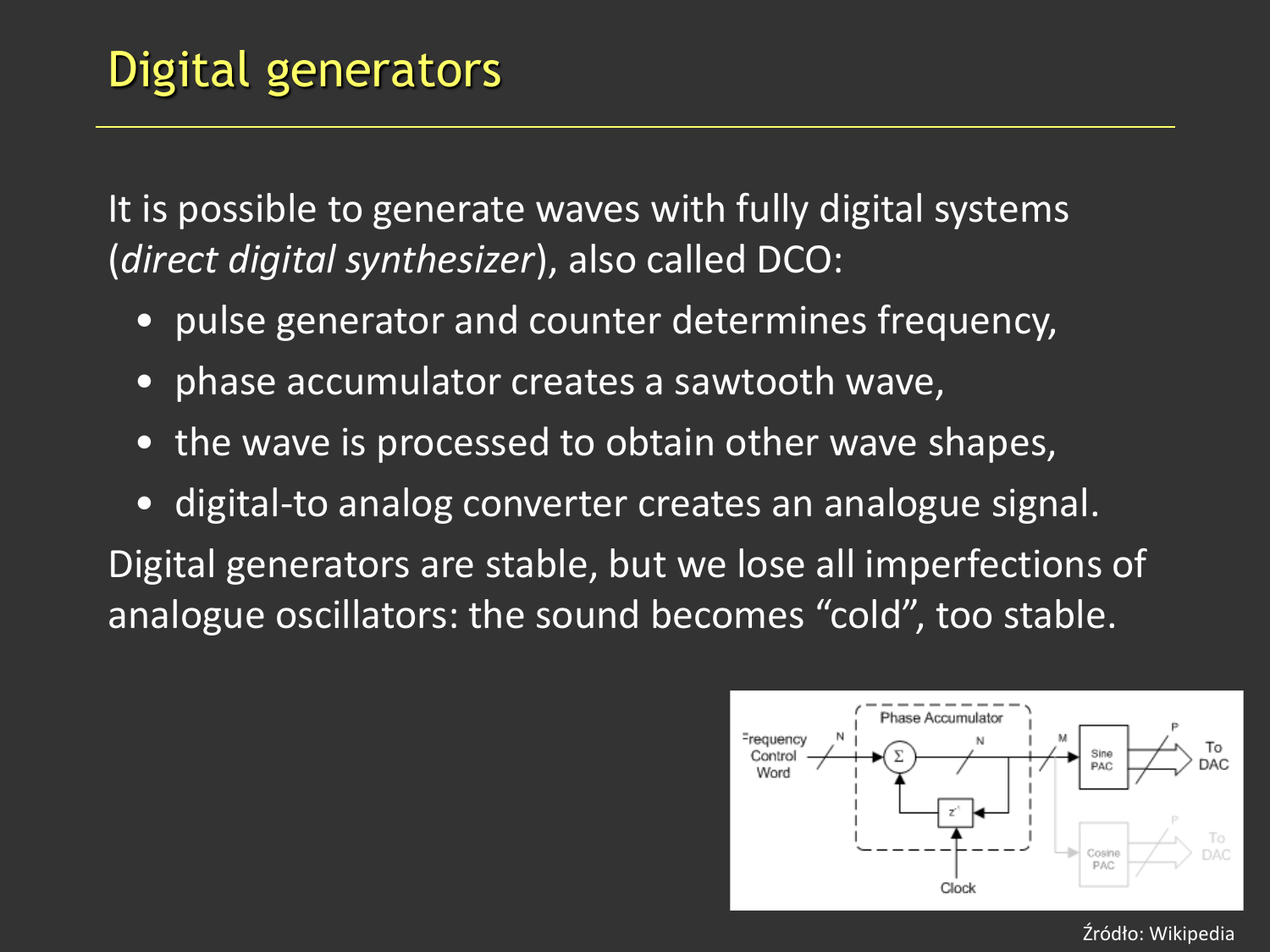A phase accumulator generates a sawtooth wave by accumulating pulse amplitudes. Other wave shapes can be obtained by further processing:

- square wave:
	- thresholding the sawtooth wave, or:
	- adding a sawtooth to its shifted copy,
- triangle: integration (summing) the sawtooth wave,
- sine: with a phase-to-amplitude converter (using a look-up table); difficult to implement and sines are not particularly useful for the subtractive synthesis, so DCOs usually omitted sine generation.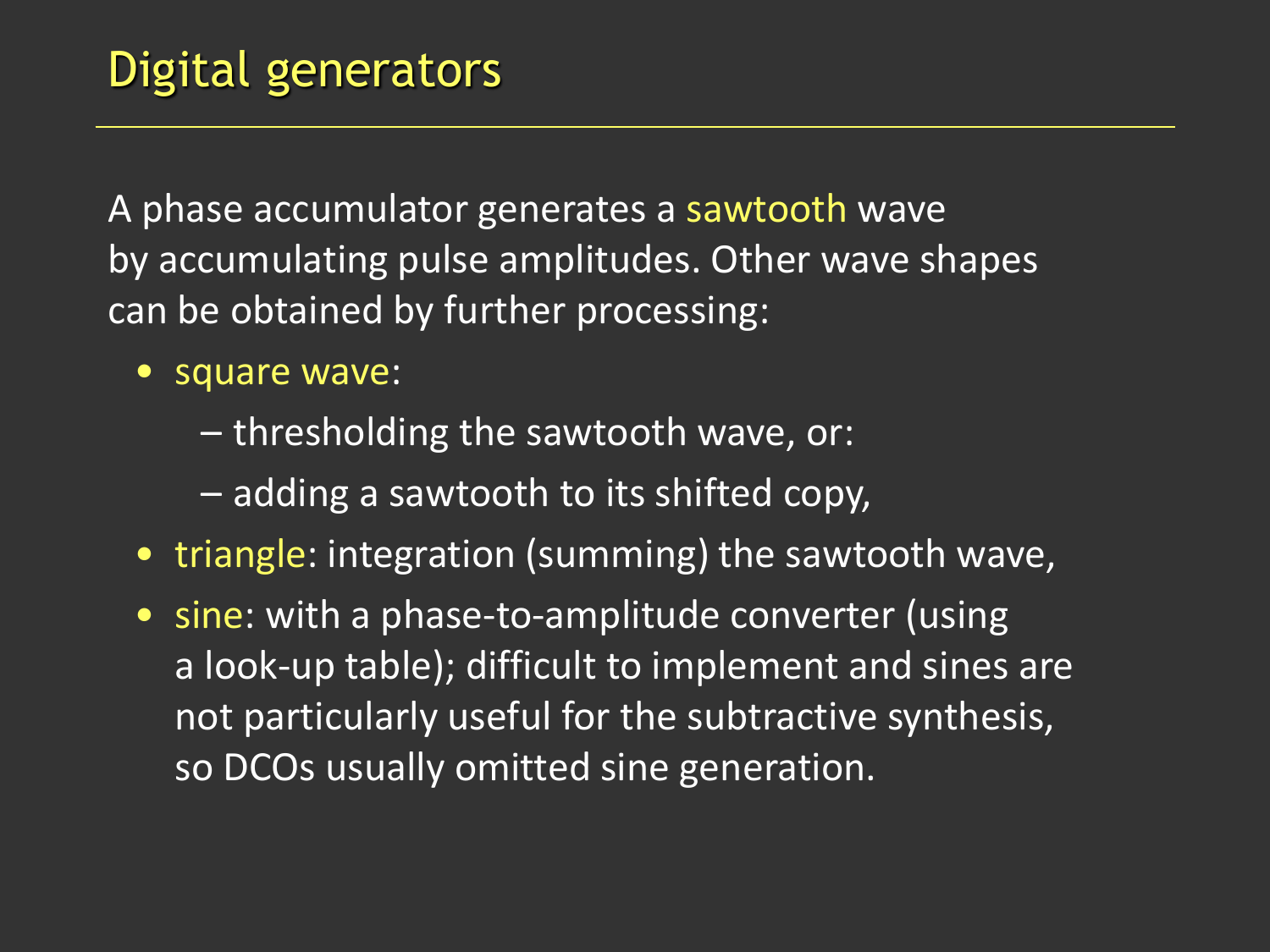DCOs were used in many subtractive synthesizers in early 1980s (Roland, Korg, Akai, itp.).

Korg Poly-61 (1982)



Roland Juno 6 / 60 / 106 (1982-84)

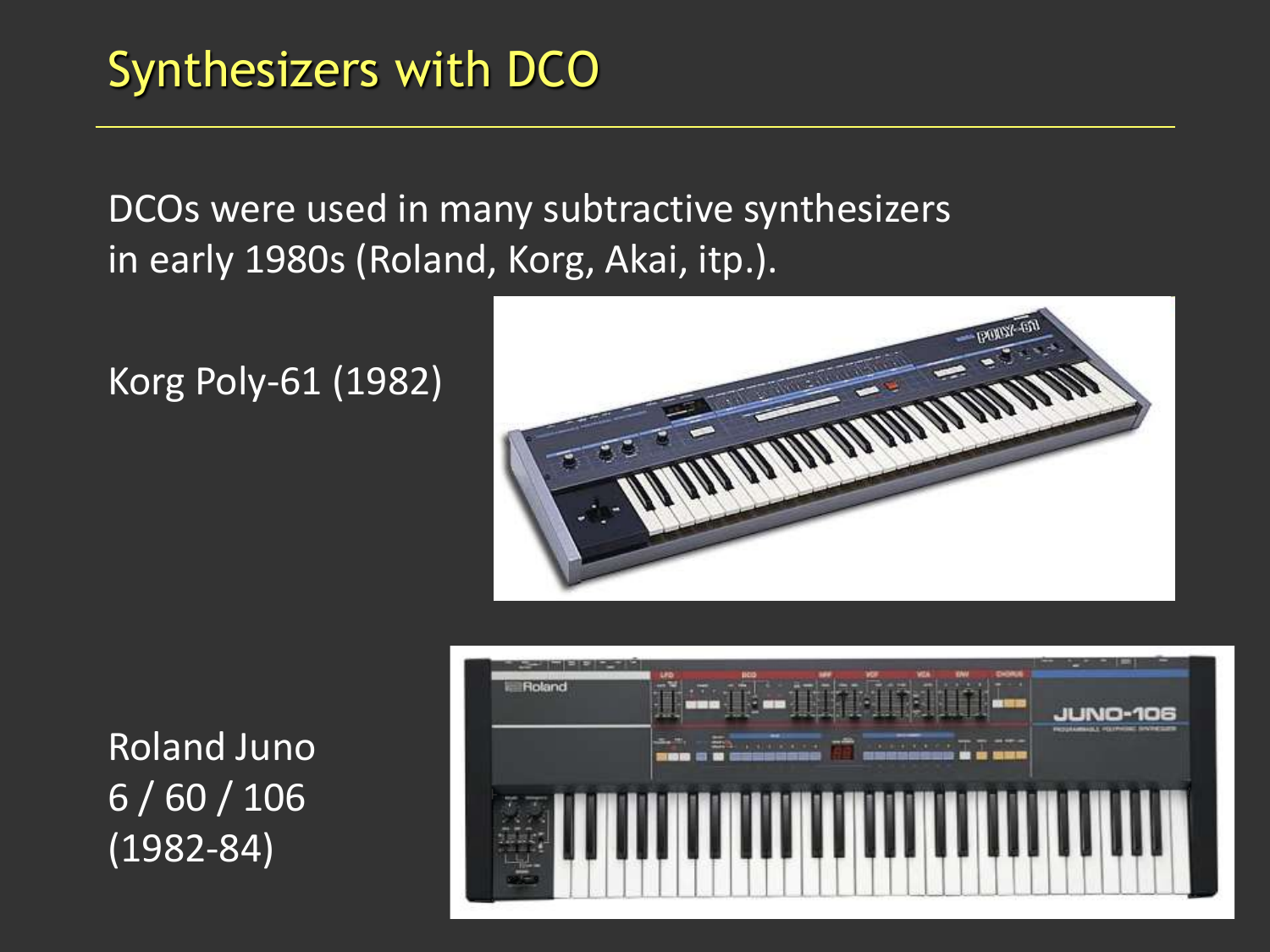A new approach to wave generation.

- Signals stored digitally in memory (RAM or ROM).
- A single period of each wave shape is stored.
- Signal generation by a looped reading of signal values.
- Any wave shape can be generated, not only the base shapes from analogue oscillators.
- However, new problems appear:
	- transposition how to obtain different pitch,
	- aliasing signal distortion by overlapped spectral components.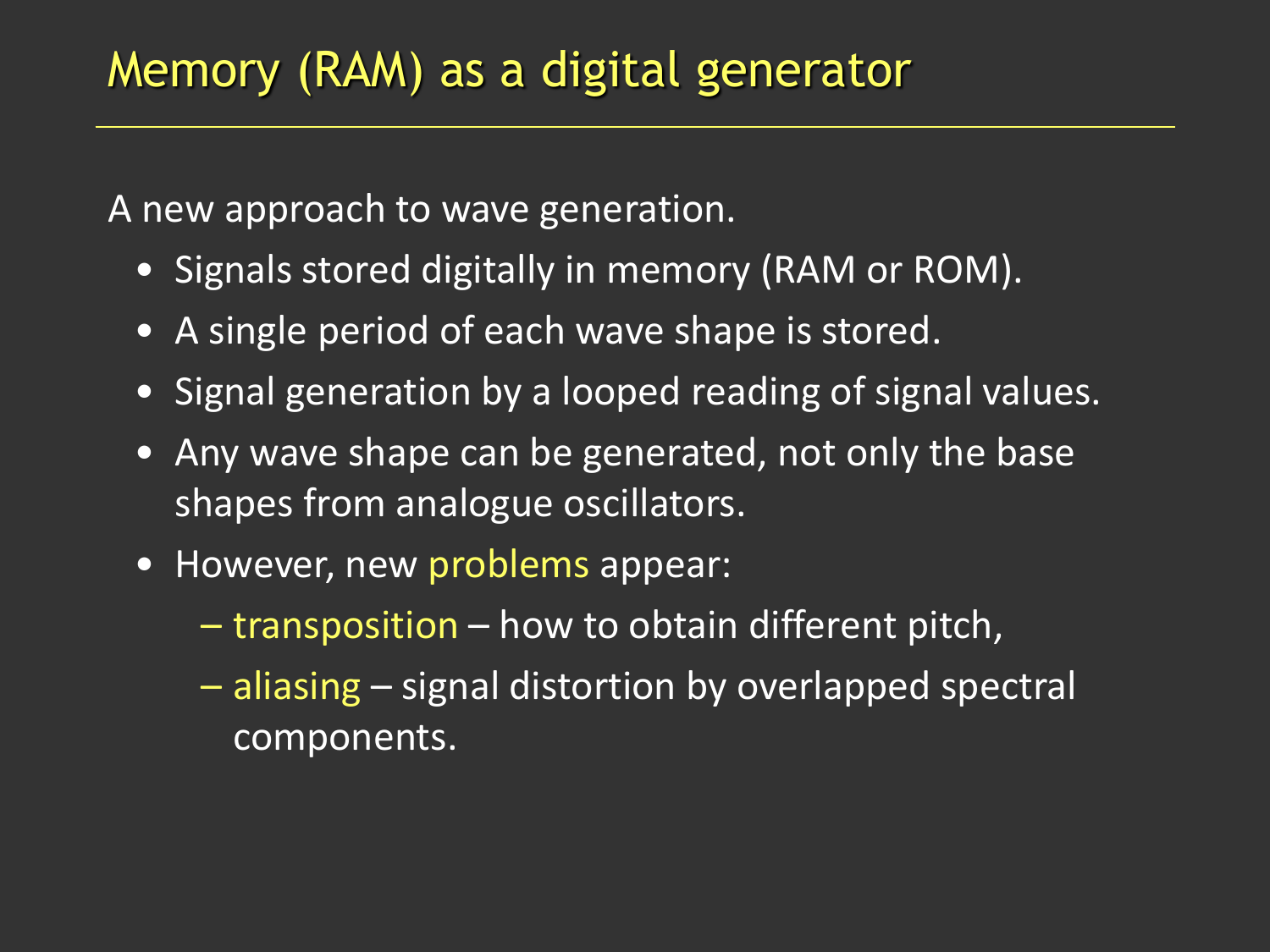#### Memory (RAM) as a digital generator

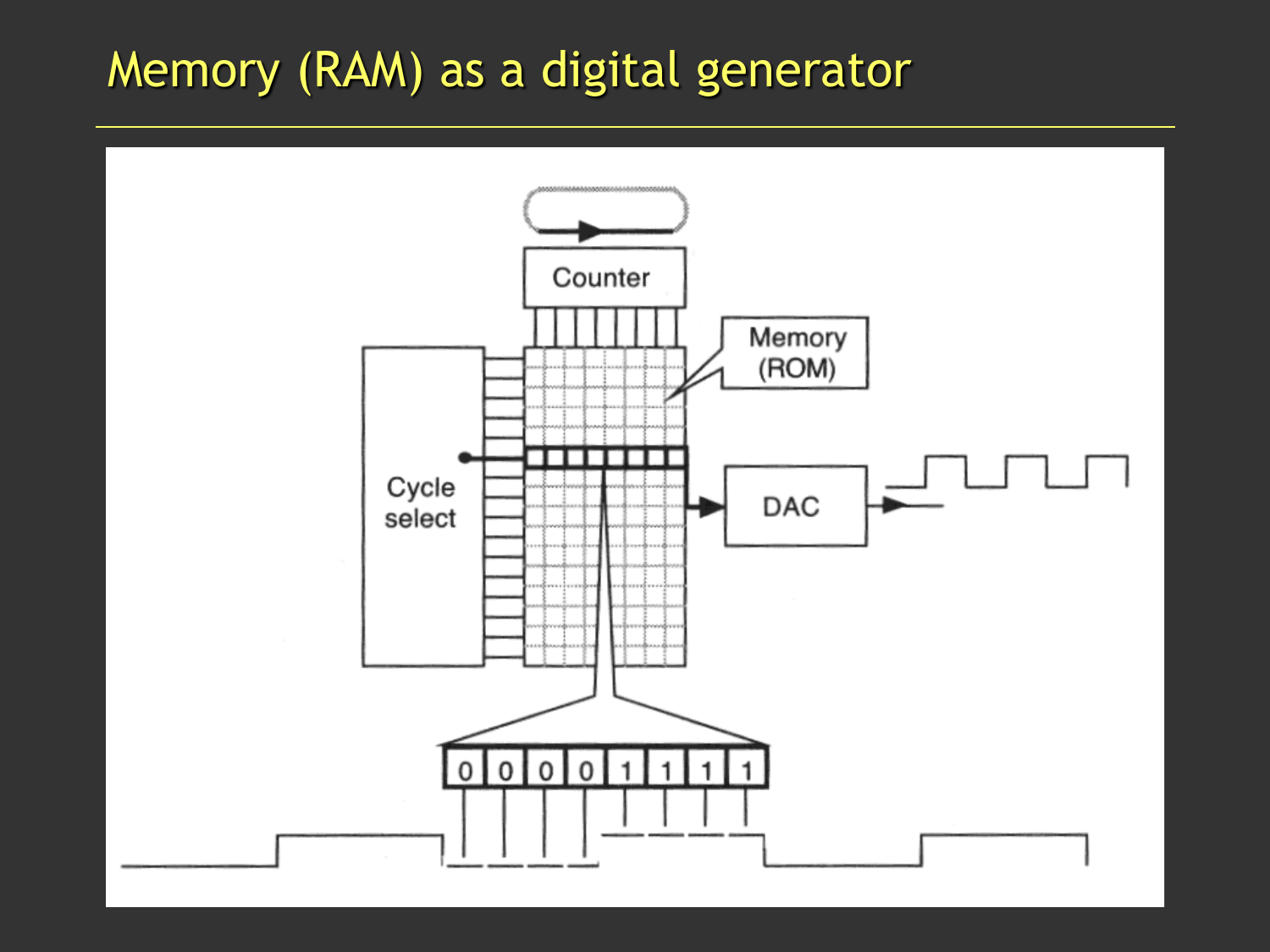## The aliasing problem

- Signals stored in memory may be wideband.
- If the band exceeds the Nyquist frequency  $(f_s/2)$ , aliasing happens – copies of the spectrum overlap.
- The sound becomes distorted because of inharmonic components that appear in the spectrum.
- We cannot generate a digital square wave like this:



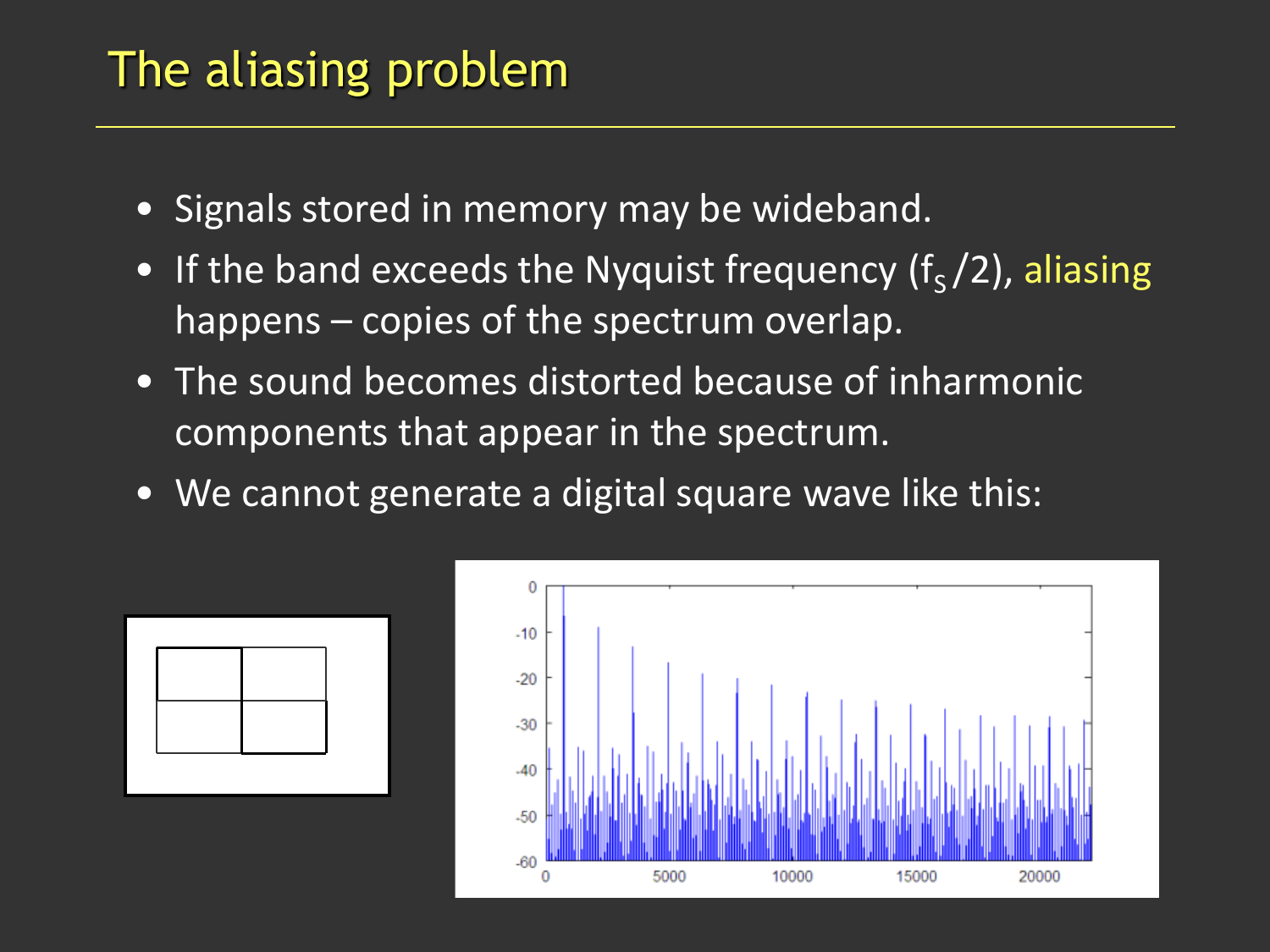In order to avoid aliasing, signals stored in memory must be bandlimited. Some approaches are as follows.

- Fourier series adding harmonic partials up to  $f_s/2$ – requires complex computations.
- BLIT (*band limited impulse train*): a band-limited pulse train is generated and processed to obtain wave shapes.
- MinBLEPS an aliased wave is generated, then a minimal phase pulse is inserted in wave sections representing rapid amplitude changes.

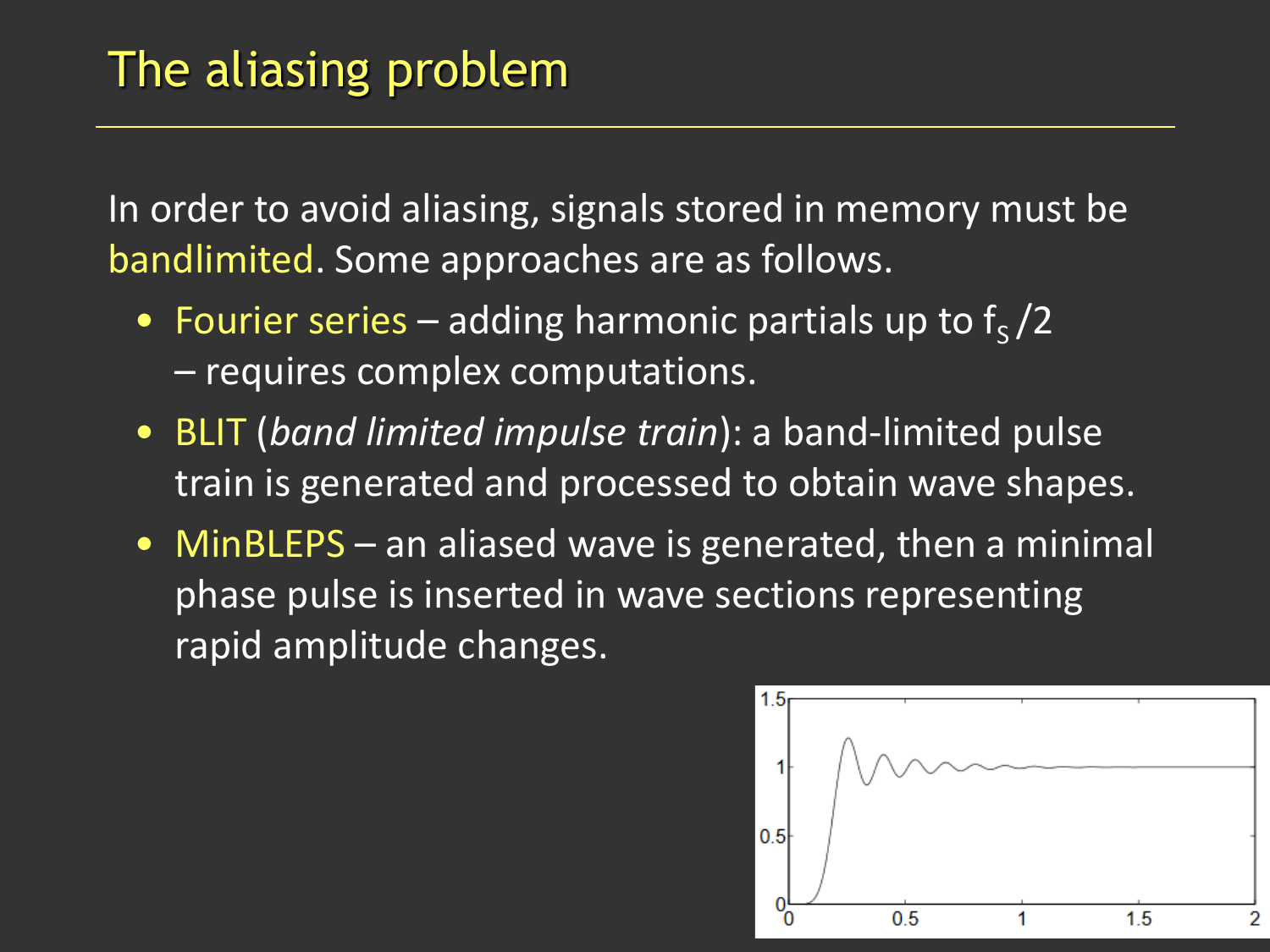### The aliasing problem

- We solved the problem of aliasing in the spectrum, but now the wave shape is distorted.
- This is caused by lack of high frequency components.
- The Gibbs effect: overshots for rapid amplitude changes and amplitude "ringing".
- This is how a band-limited 1 kHz square wave looks like:

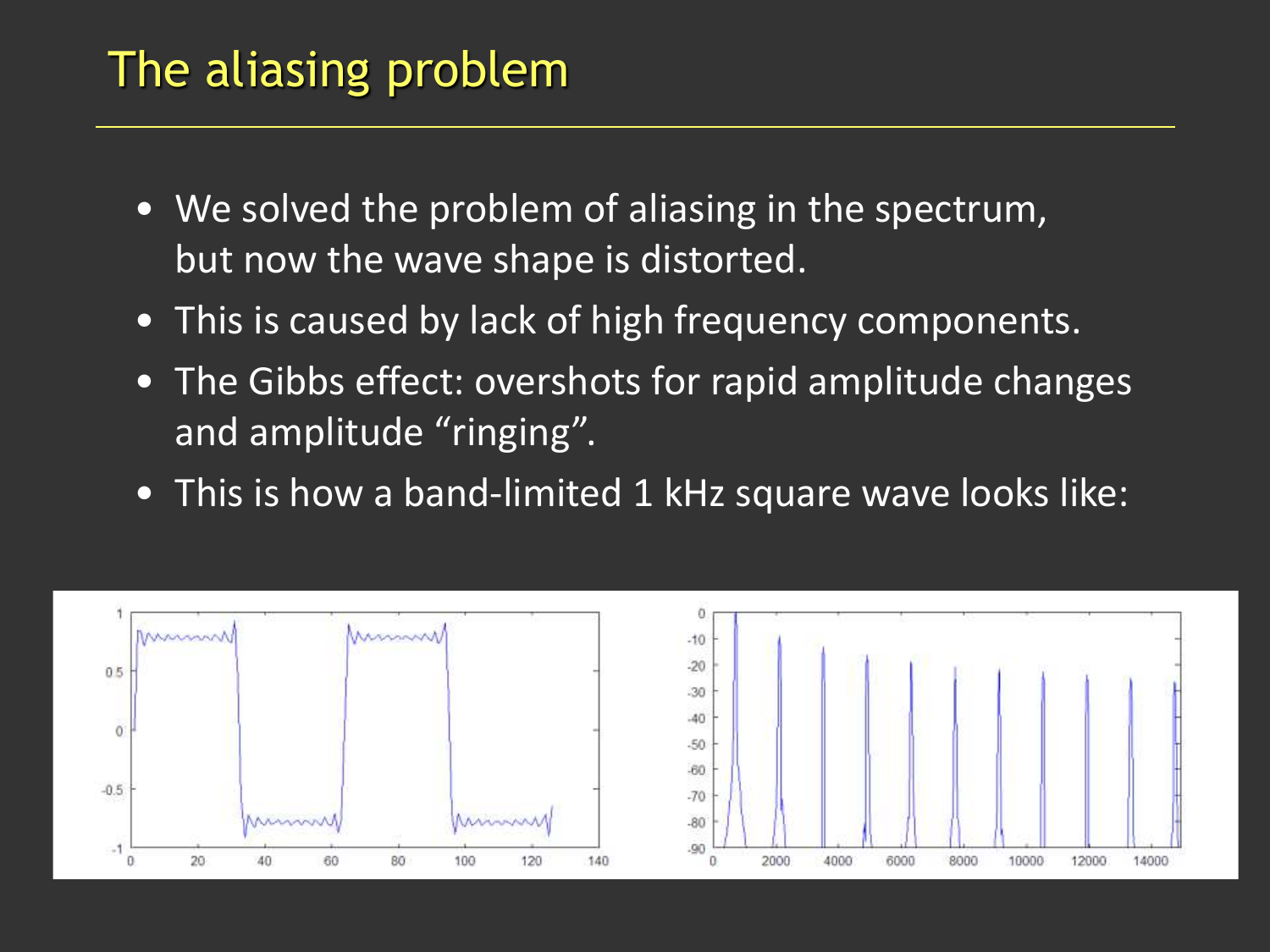#### The transposition problem

- If we read signal samples with a constant rate, we obtain a single frequency (pitch) of the signal.
- *N* samples of a signal period are stored. Reading every sample with frequency  $f_{\mathcal{S}}$ , we get a signal frequency:  $f = f_S/N$ ,

for example: *f <sup>S</sup>* = 48 kHz, *N* = 1024: *f* = 46.875 Hz

- We need a different frequency for each note.
- In practice, we cannot store a separate signal for each frequency that we need.
- How to do a transposition, i.e. change the frequency of a signal stored in a memory?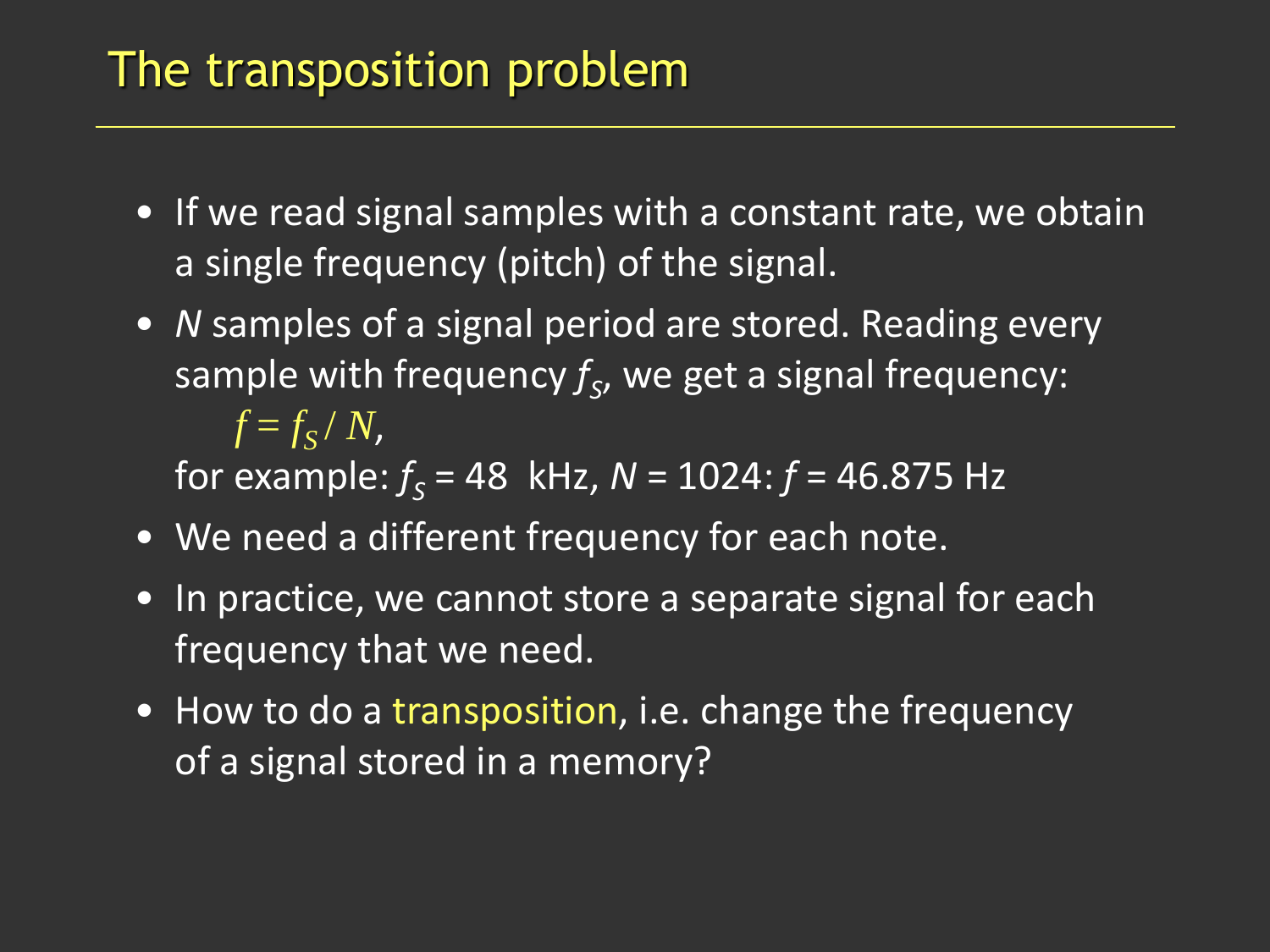Method #1: varying rate of reading samples from memory (higher rate = higher frequency).

- This method was used in hybrid synthesizers: digital generator, D/A converter with a regulated rate and analogue processing modules.
- Transposition by altering the D/A conversion rate.
- For example:  $N = 128$ , we need  $f = 440$  Hz  $\rightarrow$   $f_s = 56.32$  kHz.
- Problems:
	- high rate of D/A conversion is needed to obtain high frequencies,
	- $-$  a reconstruction filter tuned to  $f_{\scriptscriptstyle S}$  / 2 is needed.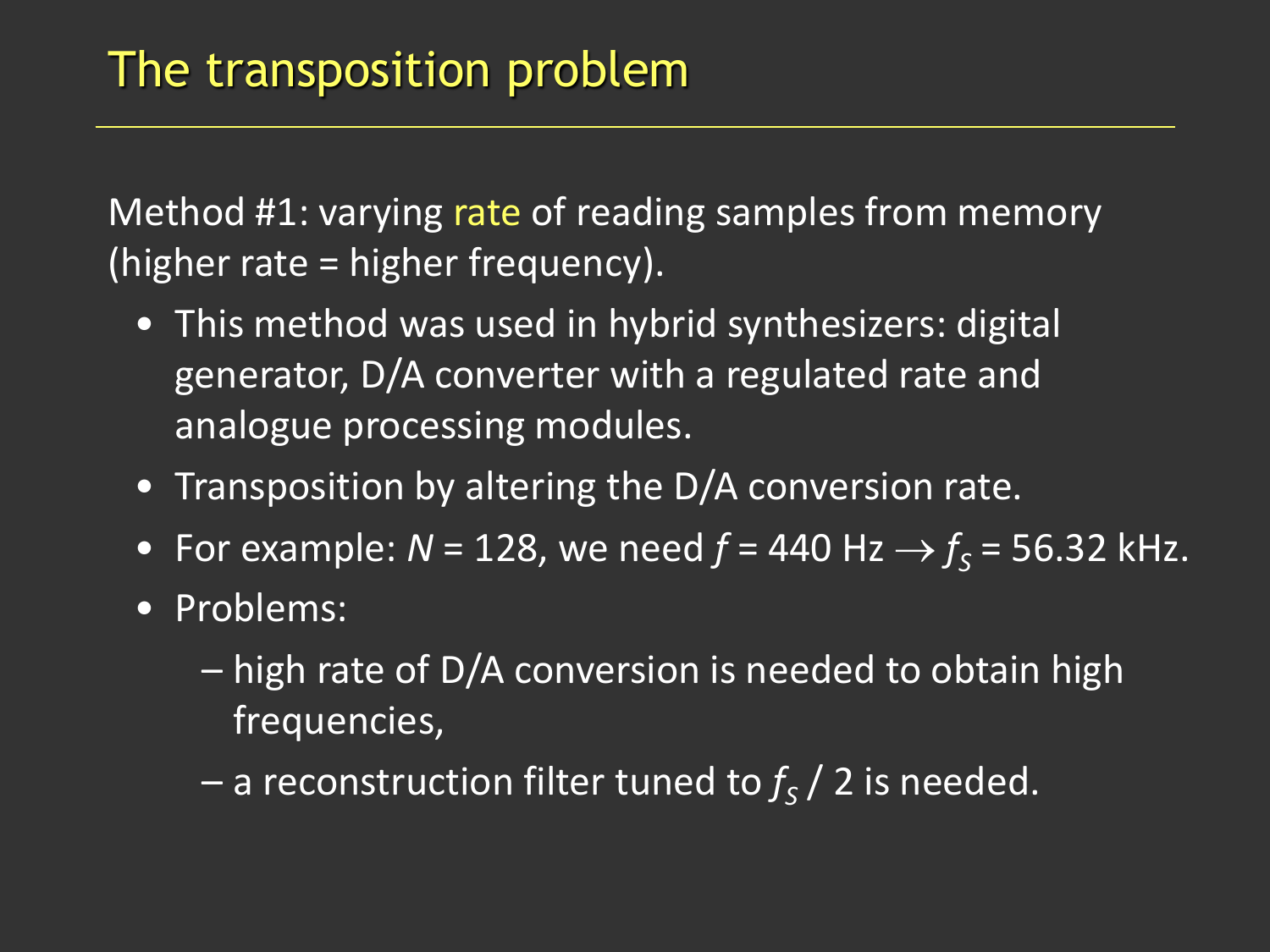Method #2: varying step of reading samples from memory (larger step – higher frequency).

- This method is used in digital synthesizers.
- If we need a frequency *f*, we need to step the index by:  $s = f \cdot N / f_S$ e.g.  $f = 440$  Hz,  $N = 1024 \rightarrow s = 9.386$  (for  $f_s = 48$  kHz)

 $f = 1$  kHz,  $N = 1024 \rightarrow s = 21.333$ 

- Usually, the value *s* is not an integer.
- In order to read samples at "fractional positions", we need to perform an interpolation.
- Interpolation distorts the signal. We need a sufficient number of signal samples per period.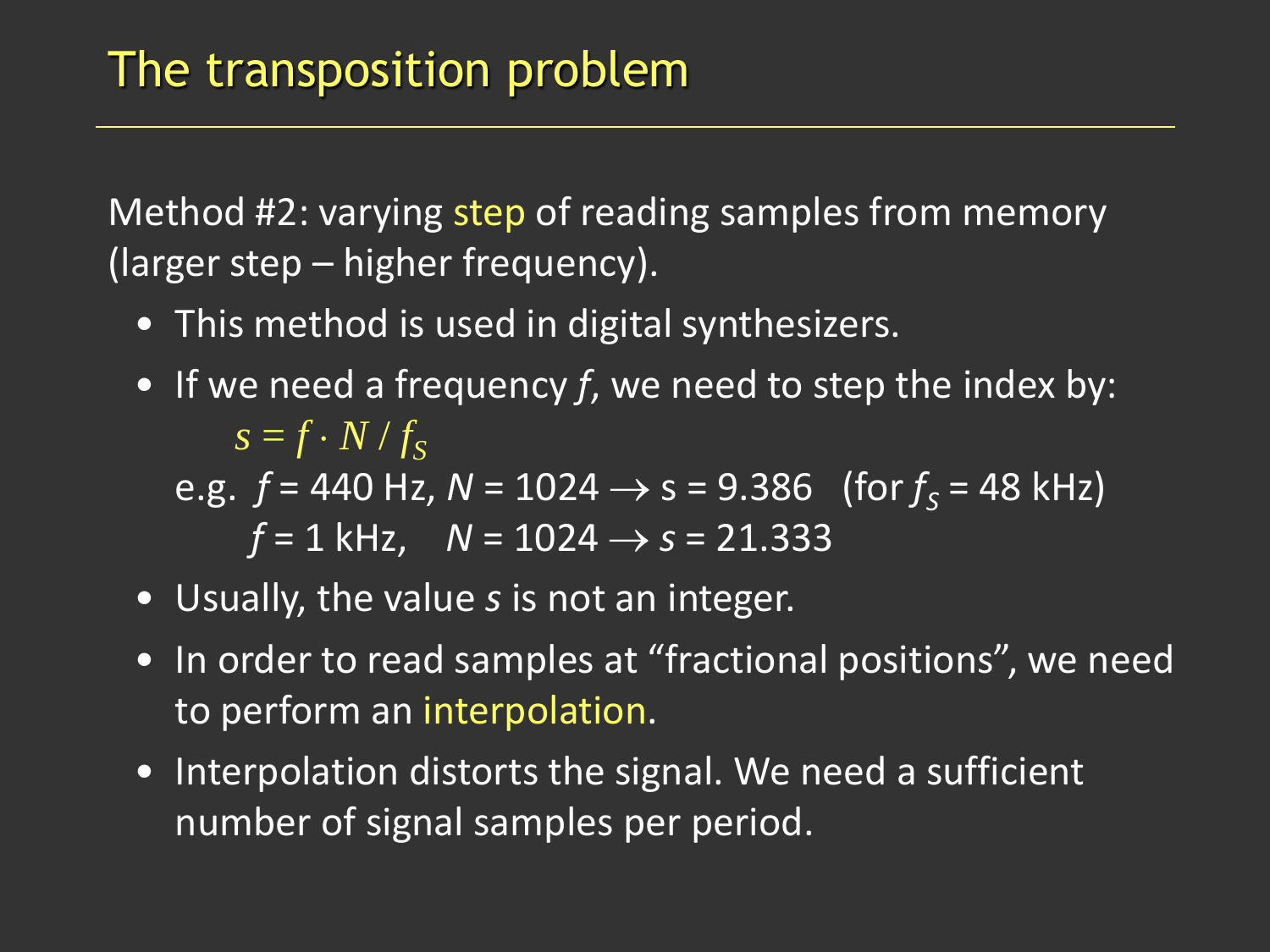#### Linear interpolation

- We need a sample at index *n* between *n1* and *n2*  $(n2 - n1 = 1)$
- Samples stored in the memory: (*n*1, *A*1) and (*n*2, *A*2)
- We calculate (*n*, *A*) with linear interpolation:  $A = A1 + (n - n1)(A2 - A1)$

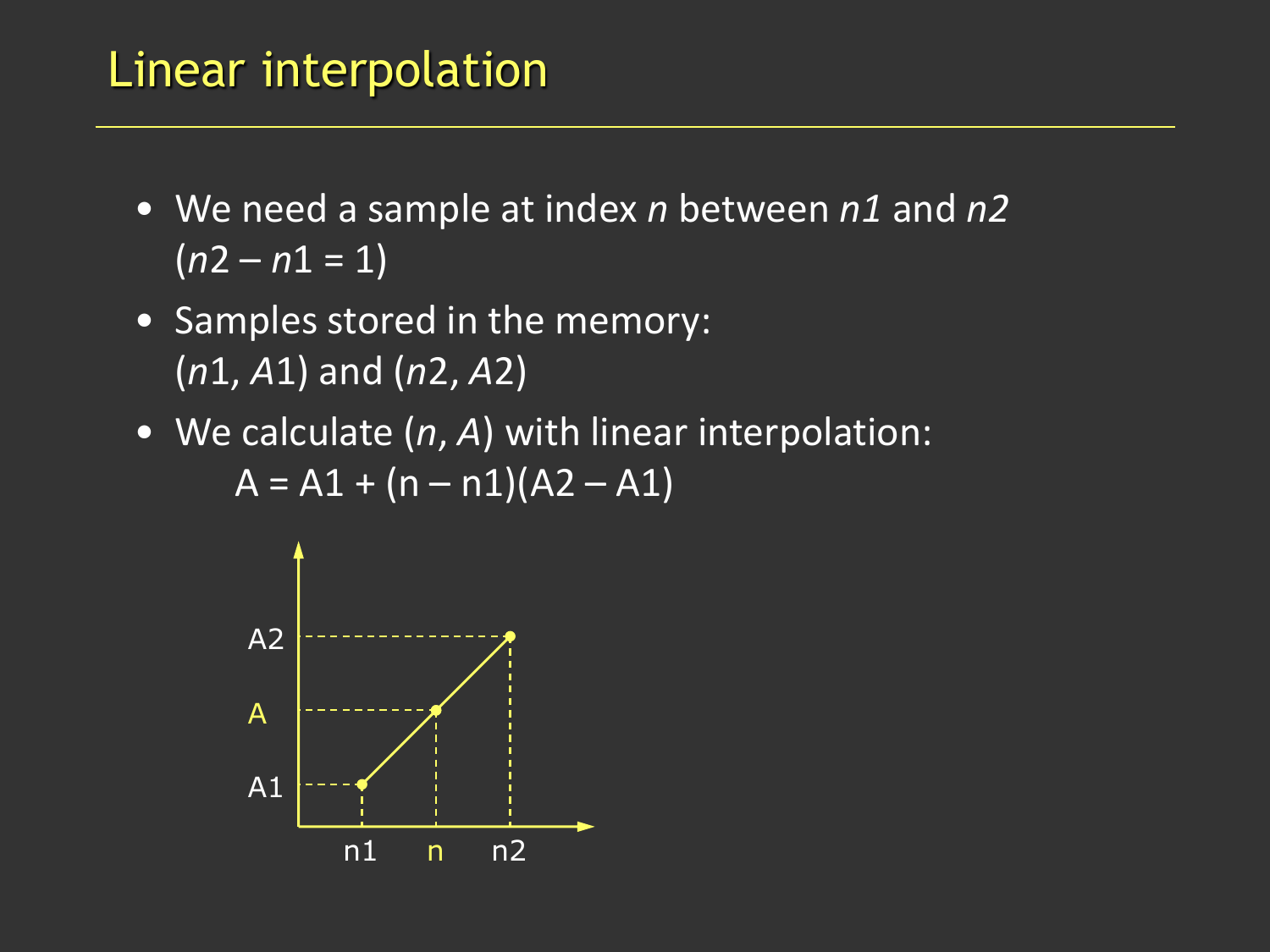#### Transposition and aliasing

- Warning: if a signal is full-band and we transpose up:
	- the spectrum will stretch right,
	- aliasing occurs!
- Transposing down also may cause aliasing. Additionally, we lose high frequency components.
- It's not enough to store a band-limited signal in memory. We also have to ensure that the transposition will not introduce aliasing.
- In commercial synthesizers from 1980s, aliasing was sometimes present in the sound.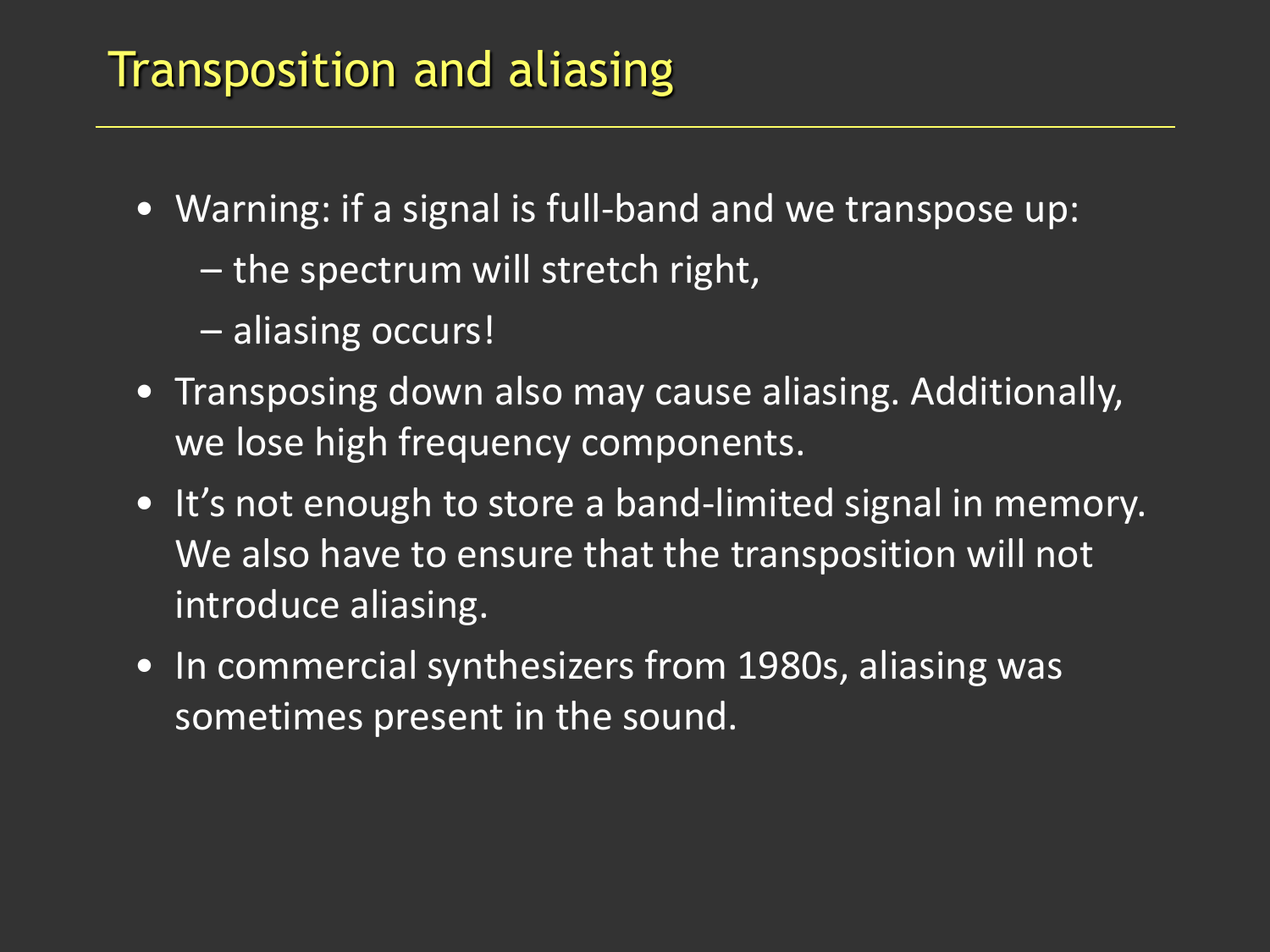A practical method of generating transposed waves by reading samples of wave period from memory:

- a separate set of samples for each octave, with a sufficient number of samples (e.g. 1024, 2048),
- frequency band limited to fs/4,
- transposition: only up, within an octave (up to fs/2),
- no aliasing is introduced,
- the problem: skipping between octaves may be audible, due to different bandwidth.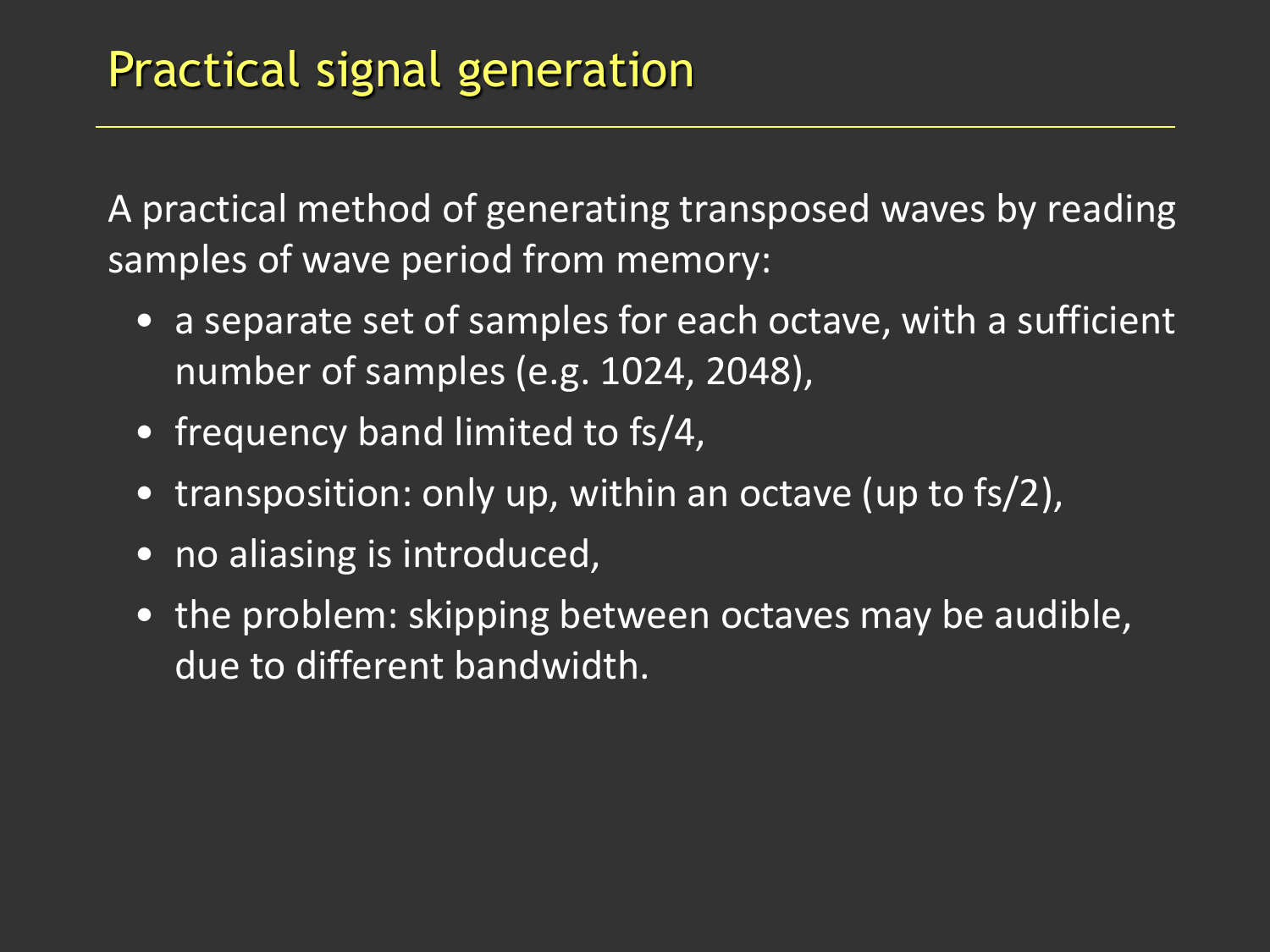We can allow some amount of aliasing:

- signal bandwidth limited to fs/3, for  $fs = 48$  kHz: to  $16$  kHz,
- transposition: only up, within an octave,
- aliasing occurs above fs/3 (16 kHz), but it should be inaudible for most listeners, as it is masked by stronger signal components,
- we gain 4 kHz of bandwidth, timbre changes when skipping between octaves should be much less audible.

Source: http://www.earlevel.com/main/category/digital-audio/oscillators/wavetable-oscillators/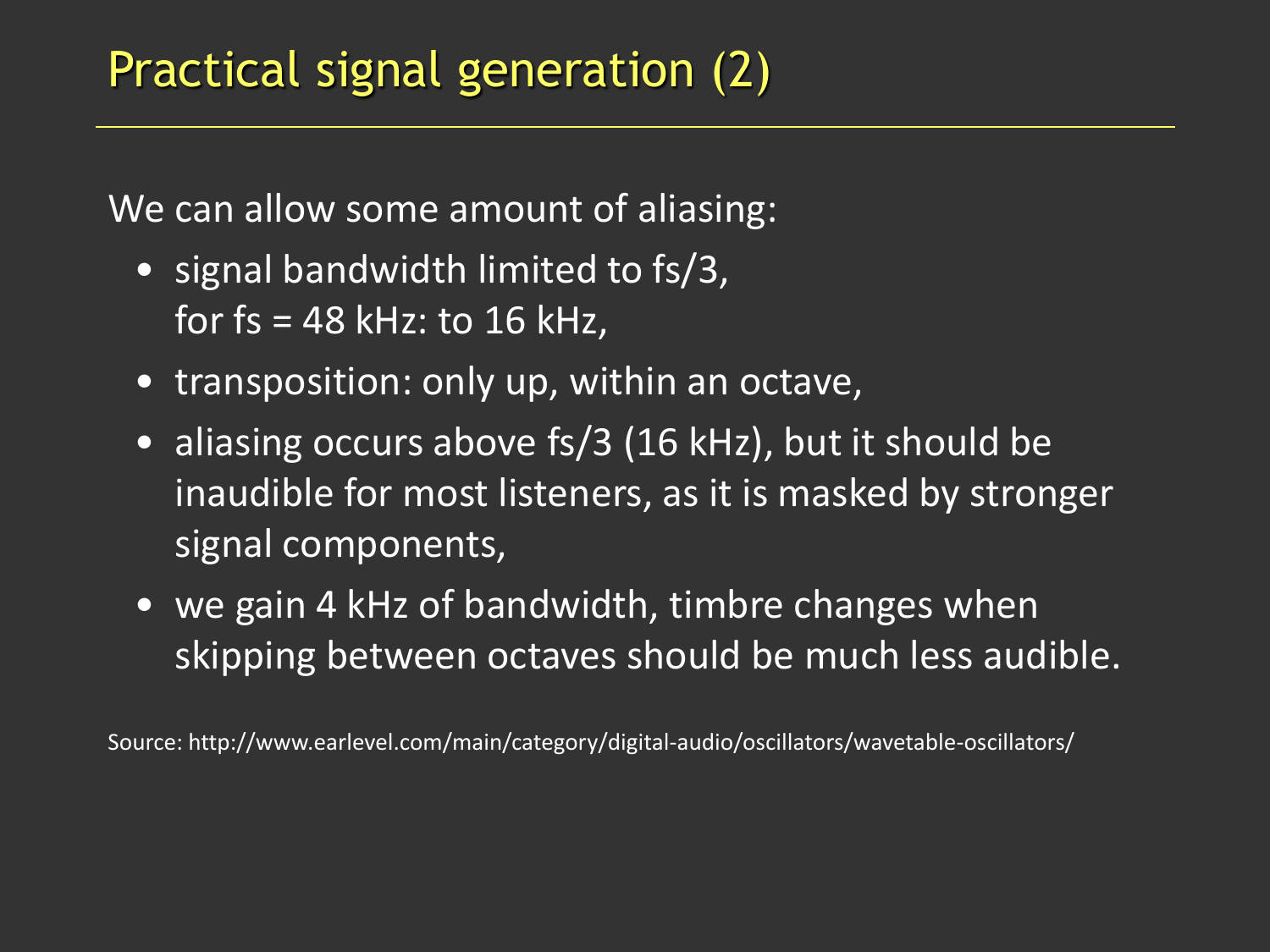A wavetable synthesizer works as follows:

- wave shapes (single periods) are stored in memory,
- wavetable contains a set of (e.g. 60) wave shapes,
- waves in a table change smoothly, from simple shape (#0) to the most complex shape (#59),
- many different wavetables are available,
- signal is generated by a looped read of memory and conversion to an analogue signal,
- further processing by VCF and modulators LFO and EG, just like in a subtractive synthesizer.

The main stage of sound shaping takes place in the generator!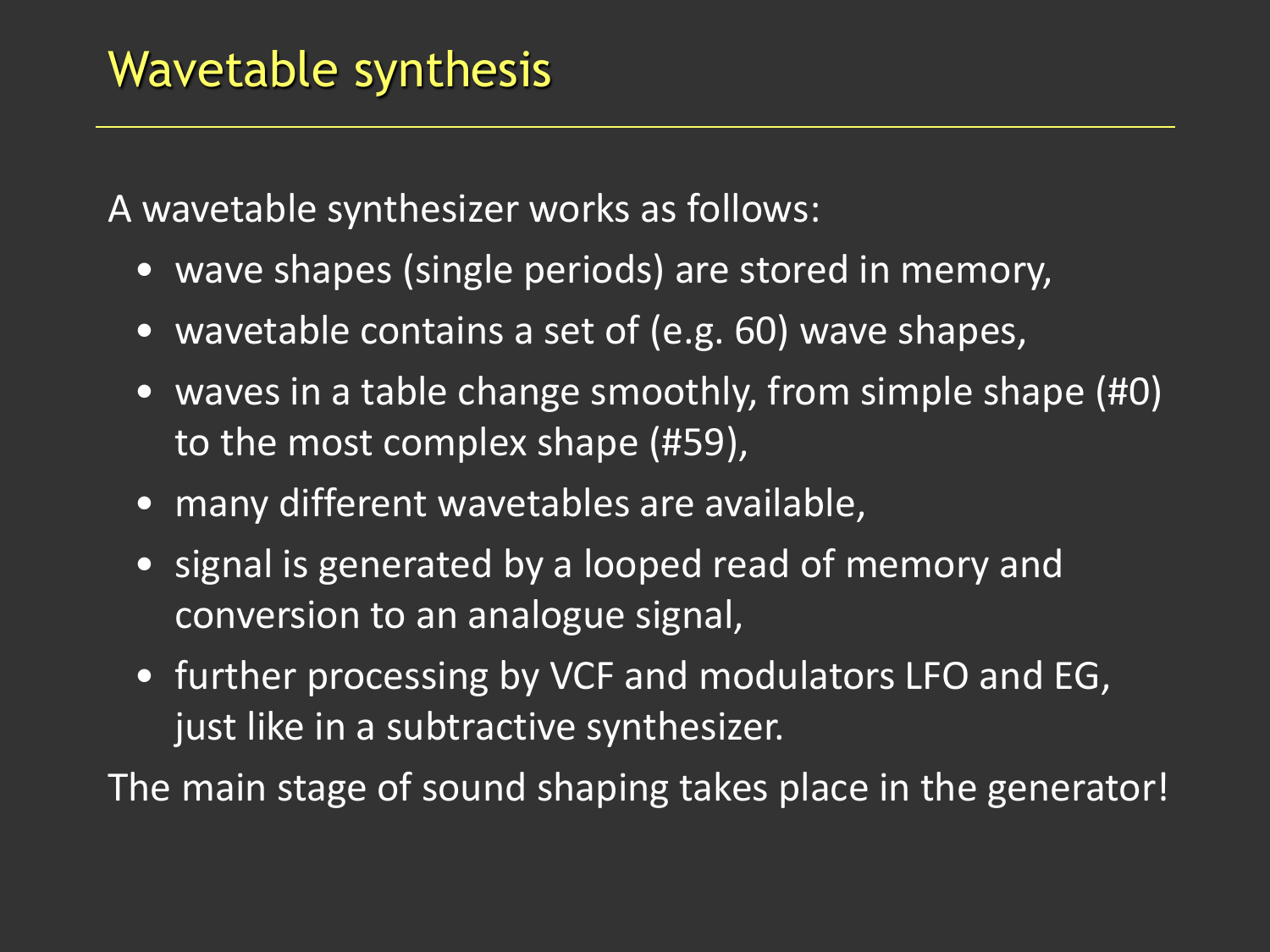#### Wavetable synthesis

- Wave a set of signal samples of a single wave period.
- Wavetable a set of waves with a similar shape, with increasing harmonic content.
- Reading waves from tables:
	- one wave, looped,
	- a sum of several waves,
	- sweeping the table during sound generation: the wave index changes in time; this method is the main strength of the wavetable synthesis.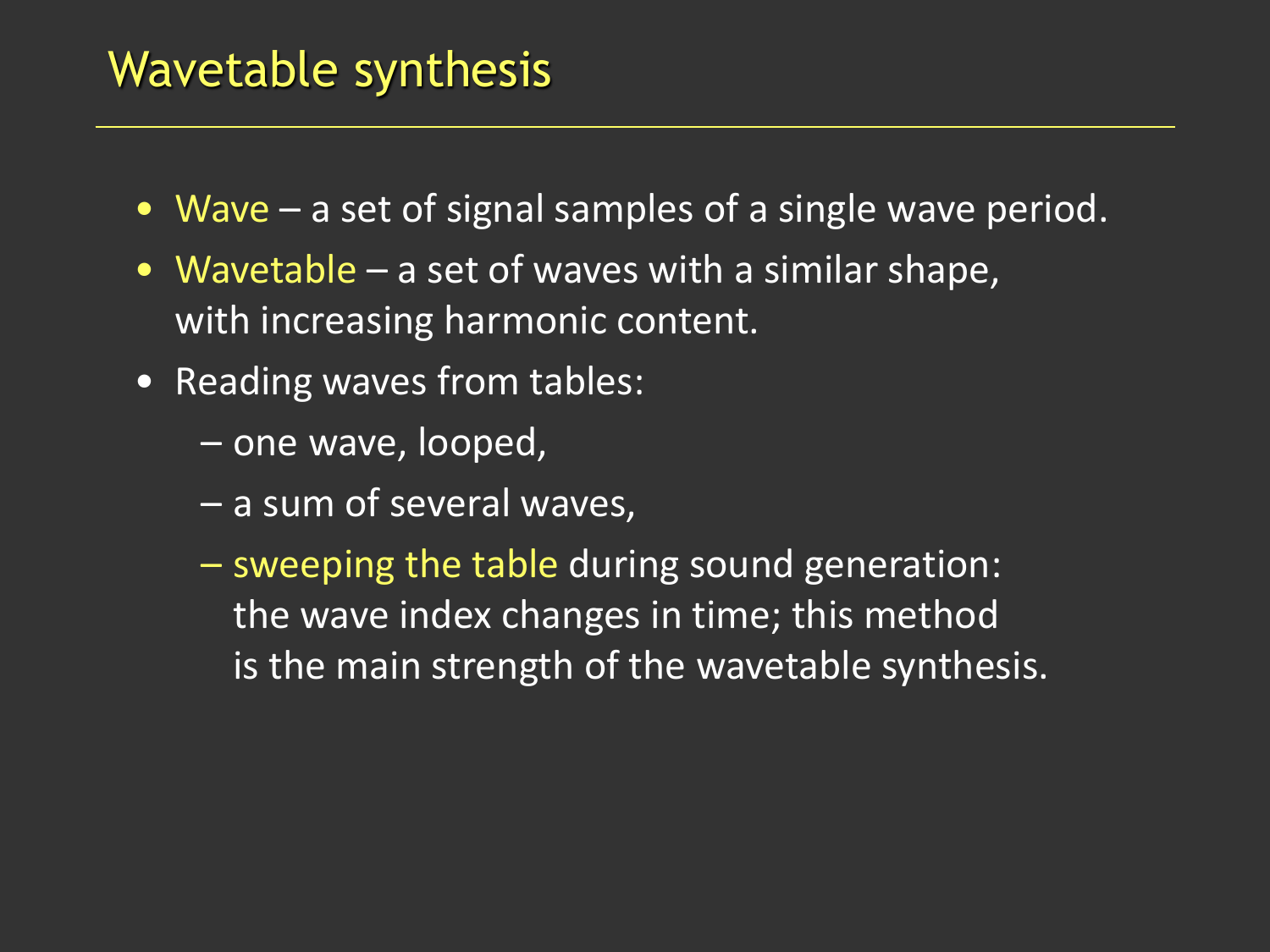#### Wavetable

An example of a wavetable (60 wave versions + 4 base shapes)

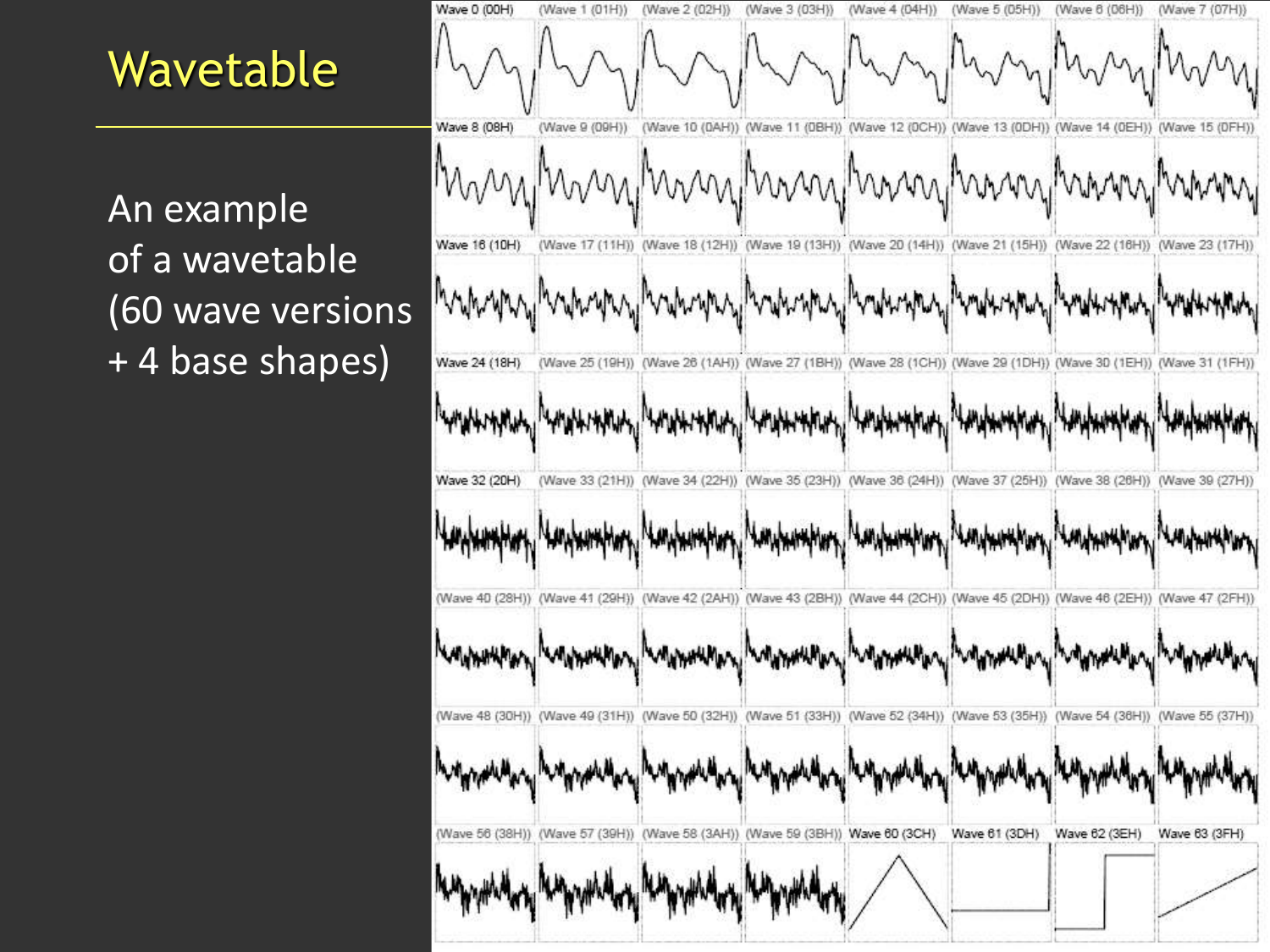Modifying the index of the read wave:

- envelope generator:
	- envelope value determines the wave index,
	- timbre changes in the attack phase;
- LFO:
	- periodic modulation of the wave index,
	- timbre changes during the sustain phase,
- keyboard: more complex waves for lower frequencies, limits the aliasing,
- modulation wheel and similar controllers.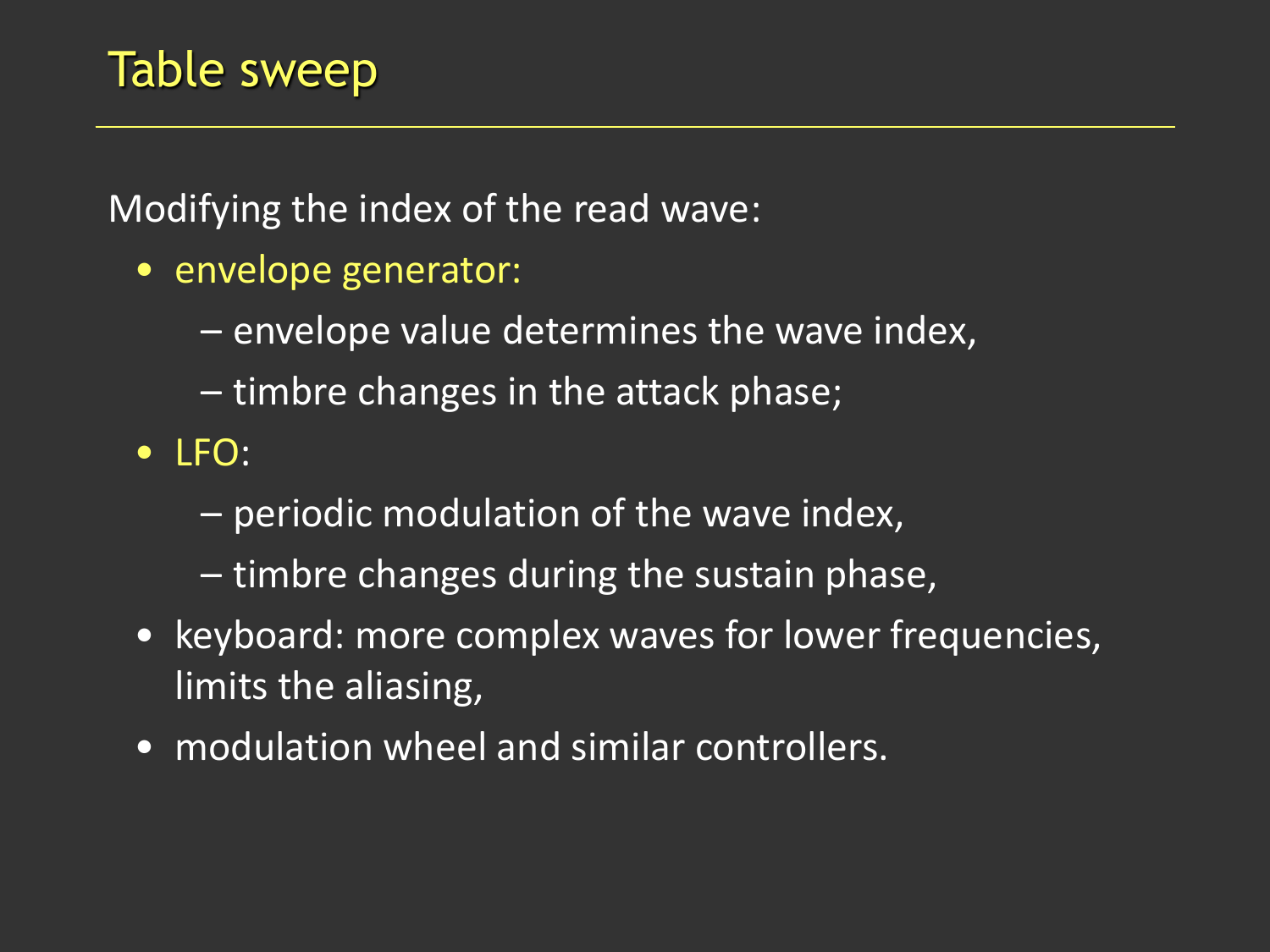#### Table sweep

#### Wave index modulation with EG and keyboard

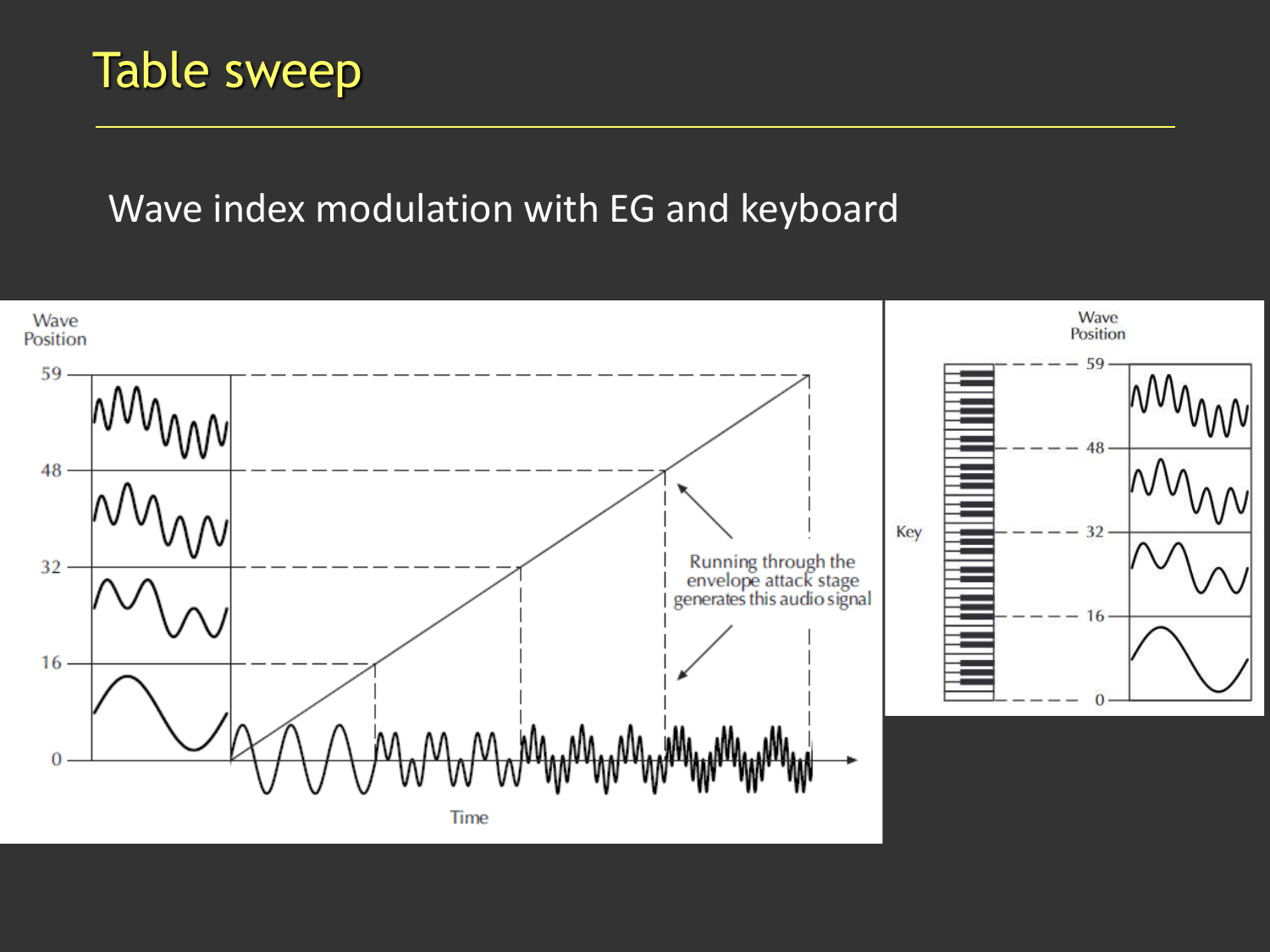Wavetable synthesis was used only in the PPG instruments, by Wolfgang Palm.

- *Wavecomputer 360* (1980) first wavetable synthesizer.
- *Wave 2* (1981-87) 30 tables, 64 waves in each table, a total of 1920 wave shapes, 8 voices, analogue VCF and VCO
- *Wave 2.2* and *Wave 2.3* further development, MIDI, digital processing, sound samples.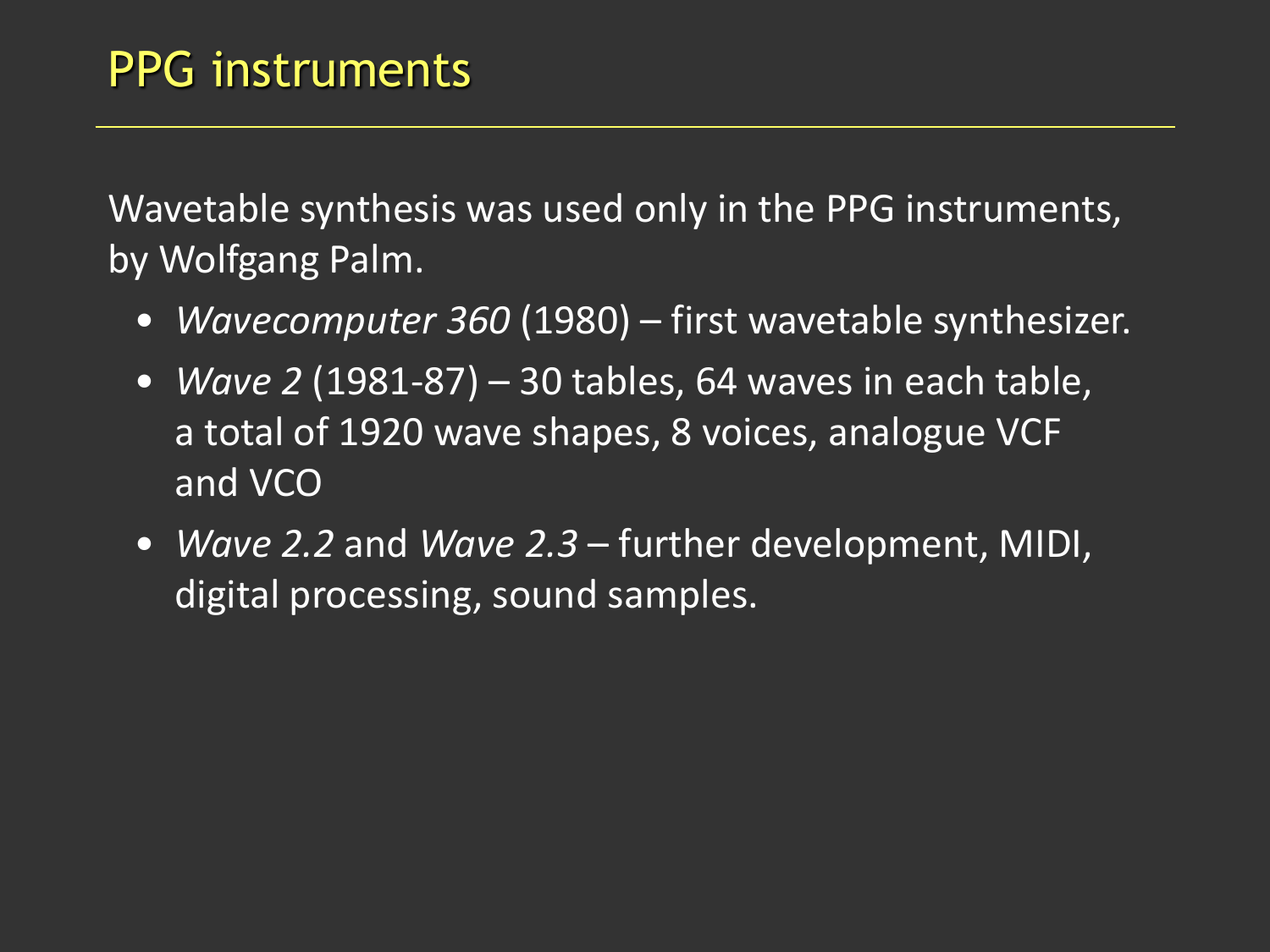#### PPG instruments





*Waveterm*: a computer for designing custom waves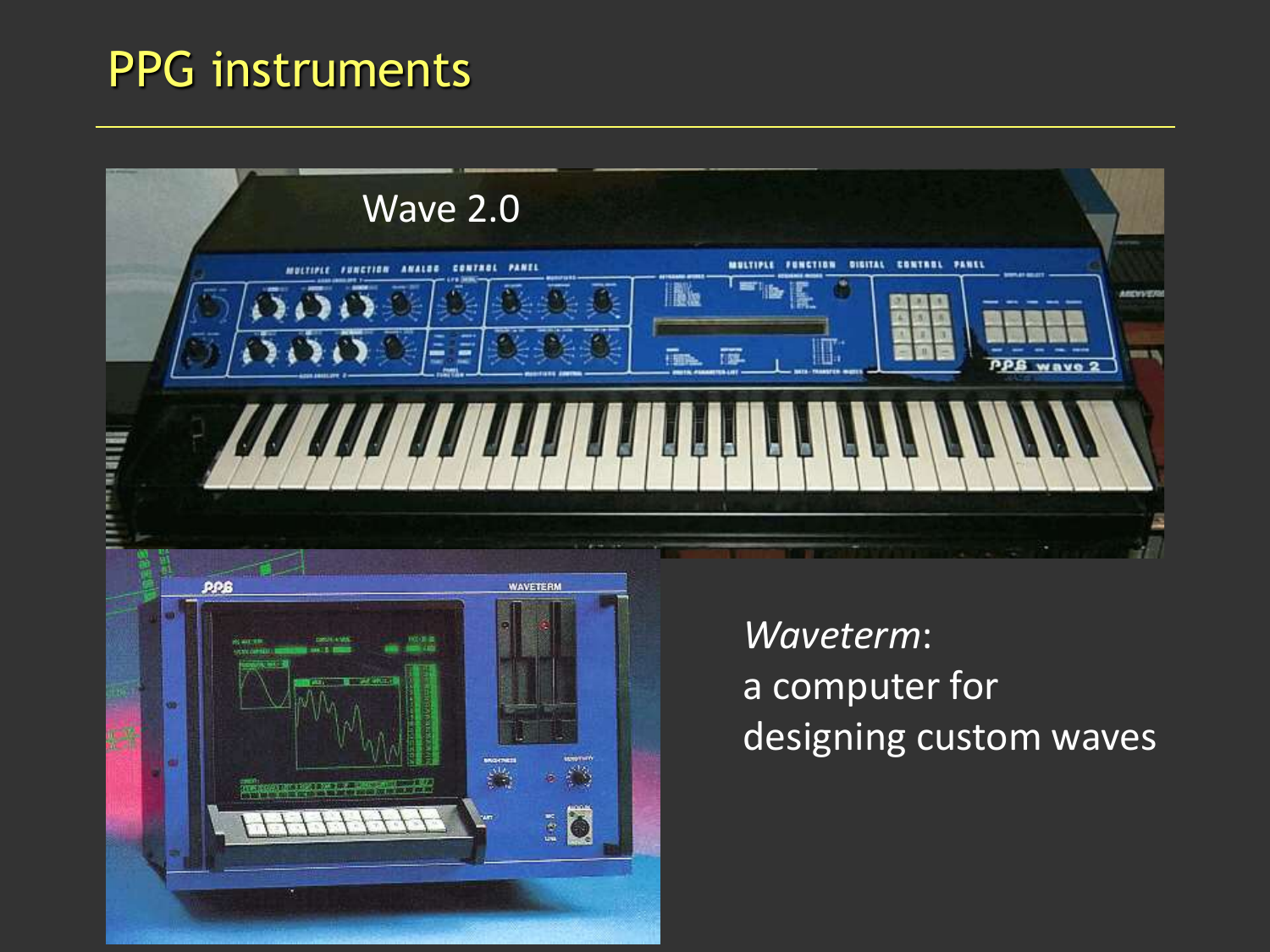#### A block diagram of a PPG instrument

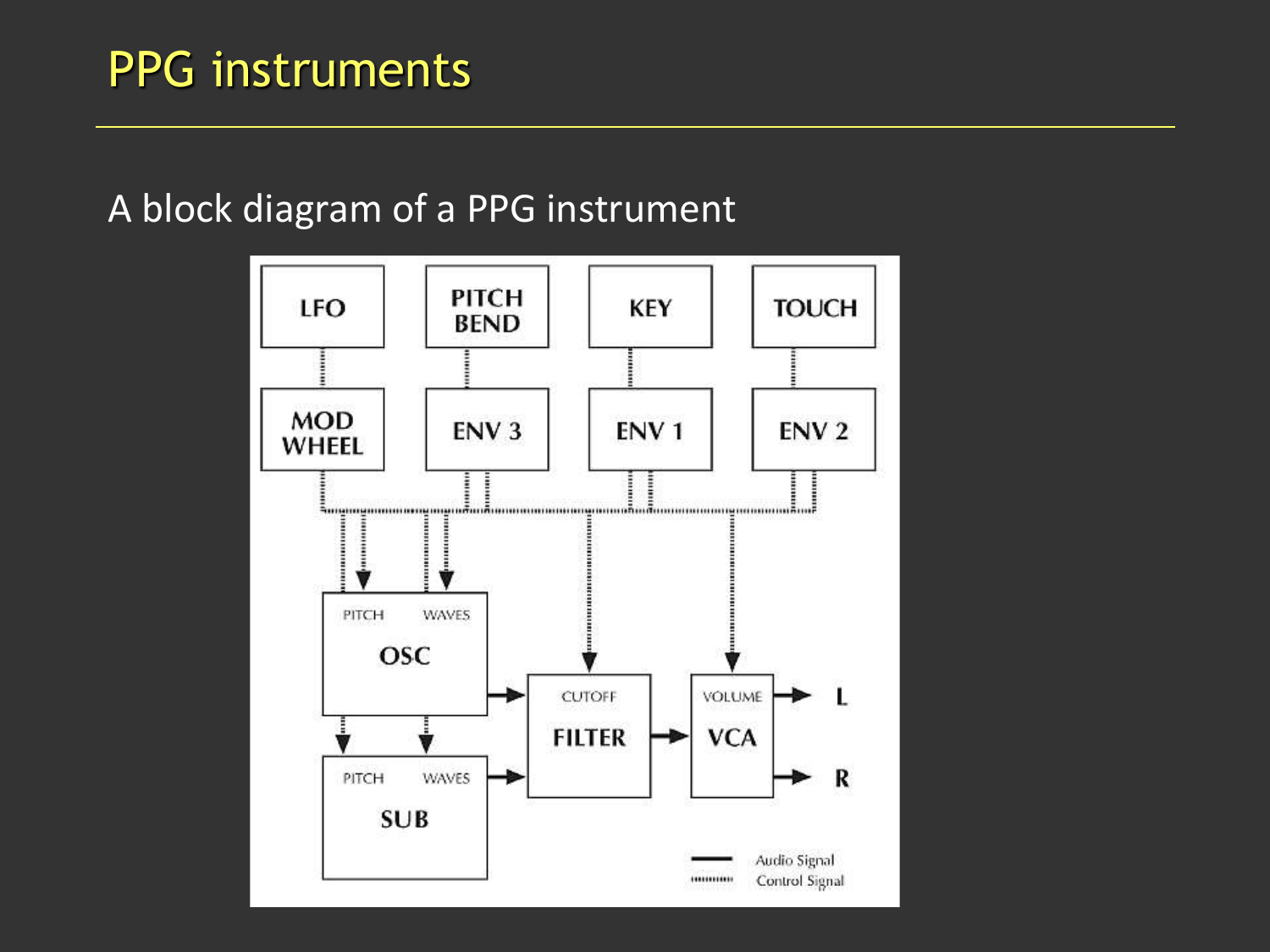#### PPG – wavetable generators

- We can use:
	- one of 29 wavetables, each containing 60 wave versions and 4 base shapes (triangle, pulse, square, sawtooth),
	- an additional table (*upper wavetable*) - a set of 64 common wave shapes, always available.
- Two waves can be played simultaneously.
- Custom wave shapes may be designed.
- Waves can be created from short signal recordings, called *transients* (a simplified sampling).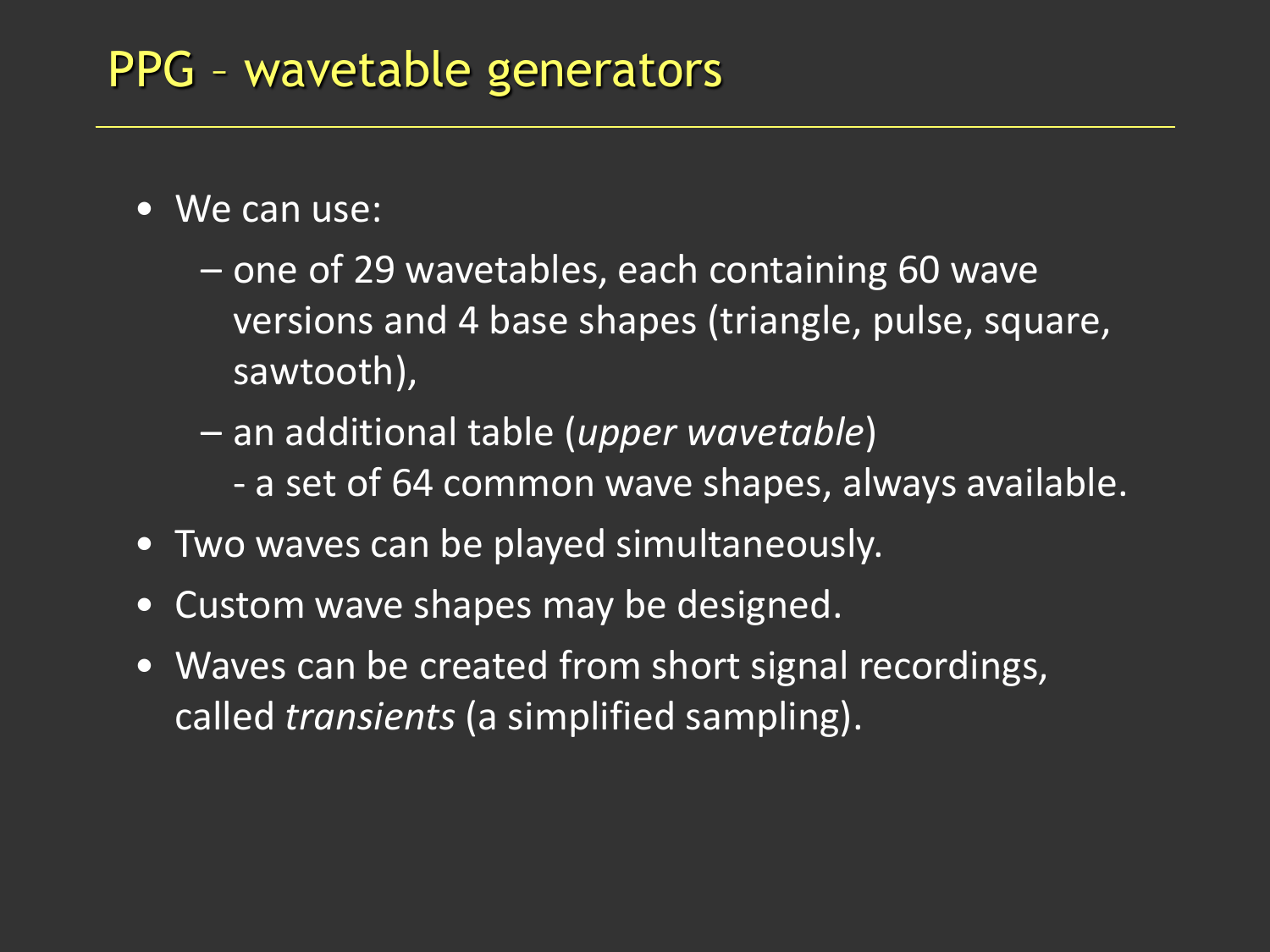### Summary

Pros in comparison with the subtractive synthesis:

- more wave shapes available for generation,
- dynamic timbre changes in the generator,
- more possibilities for sound creation,
- stable pitch.

#### Cons:

- limited memory only short signal periods,
- problematic transposition,
- aliasing is a problem,
- more stable, "cold" (but still interesting) sound.